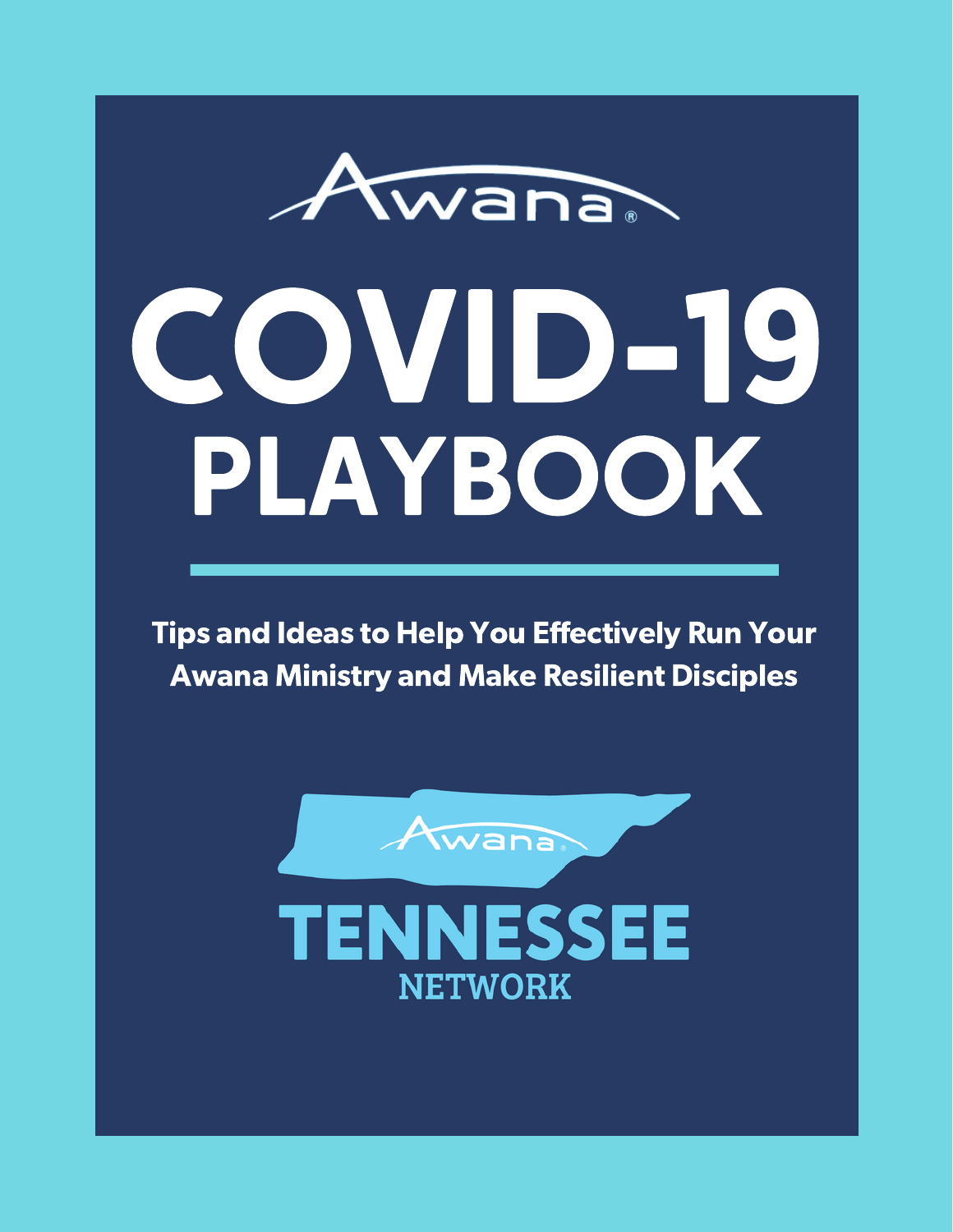### About This Resource

This playbook was designed to give tips, helps and ideas for churches seeking to run an effective Awana Ministry during Covid-19. The things written in this booklet are not hard rules but merely suggestions for you to read as you determine which methods and practices work best in your current situation and context.

As you read through the various headings and suggestions, you will notice words or phrases underlined and highlighted in blue like this. This indicates that a link is attached to the word or phrase and will take you to that link's website or article when clicked. If you are printing this resource or are unable to click on the links, a section will be provided at the end of the playbook entitled "More Resources" in which all of the links referenced are written out, so that you can copy and paste/type them into a search bar at a later time.

Lastly, while this resource was produced by the Awana Tennessee Network, other missionaries and staff across the U.S. contributed thoughts and ideas to this project. We are blessed that God has given so many helpful and insightful leaders to our ministry.

With that said, let's begin!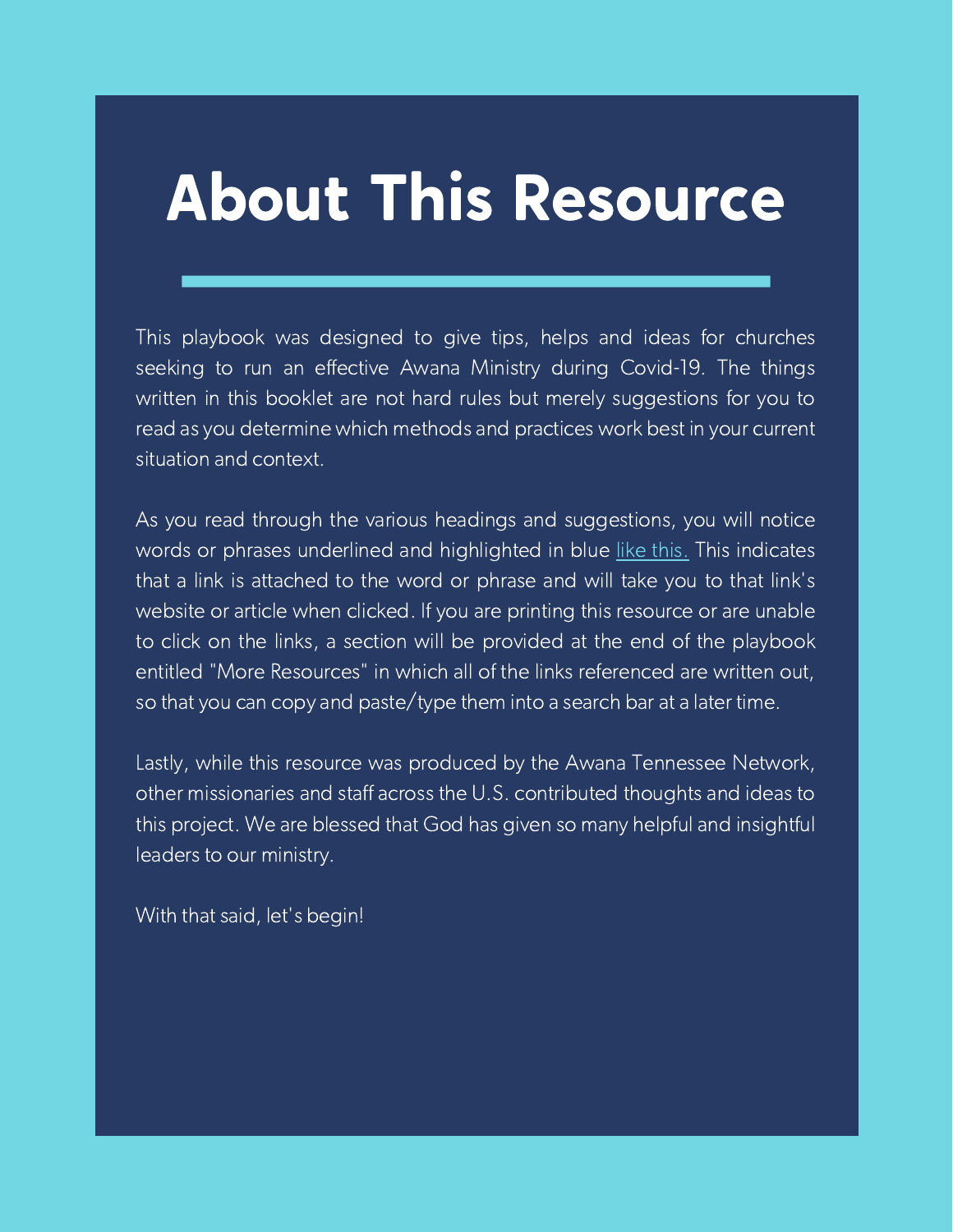# **CONTENTS**

### In-Person Ministry

### Virtual Ministry

### Hybrid Ministry

### Final Thoughts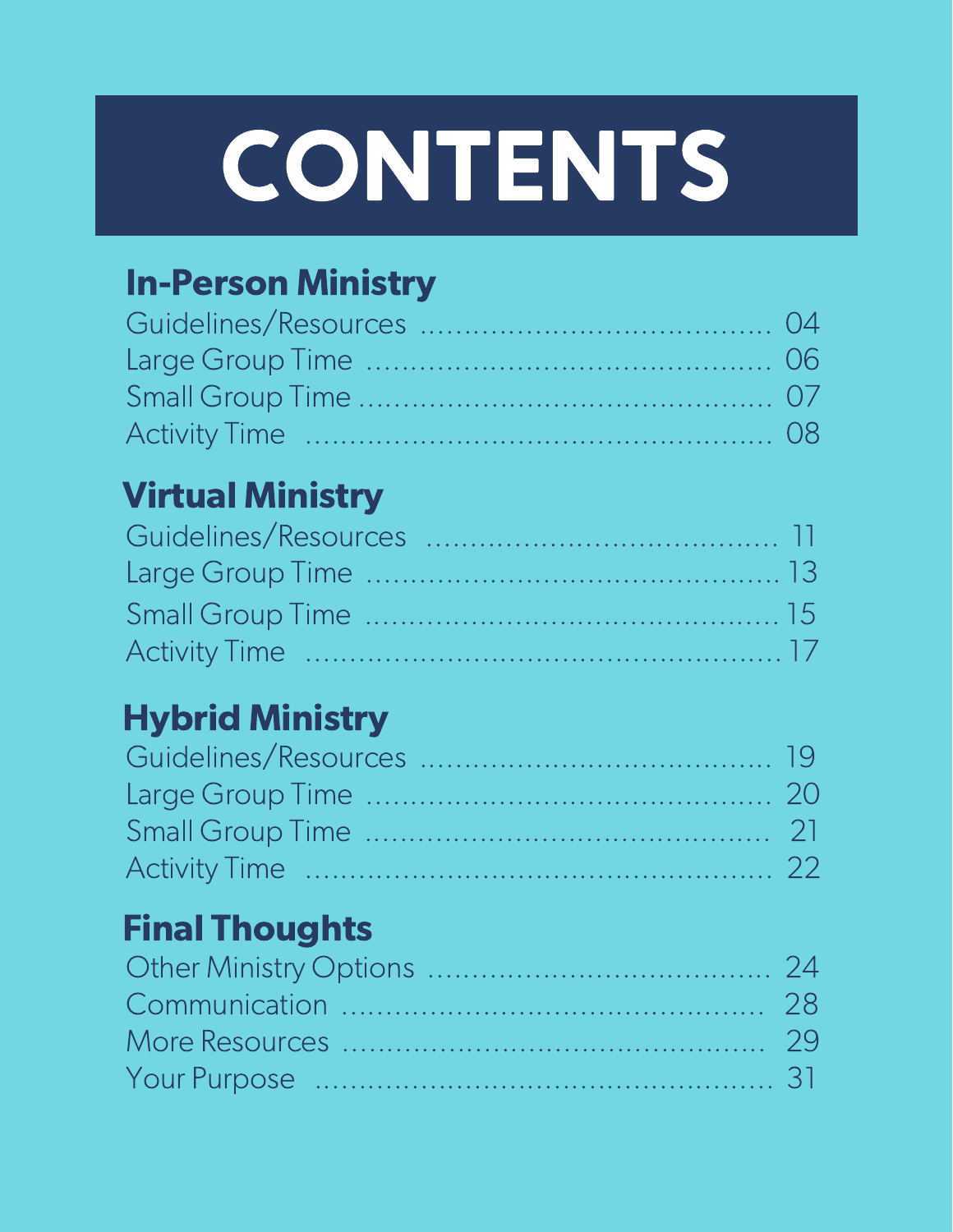# IN-PERSON Ministry

Churches whose Awana ministries are connecting with clubbers in-person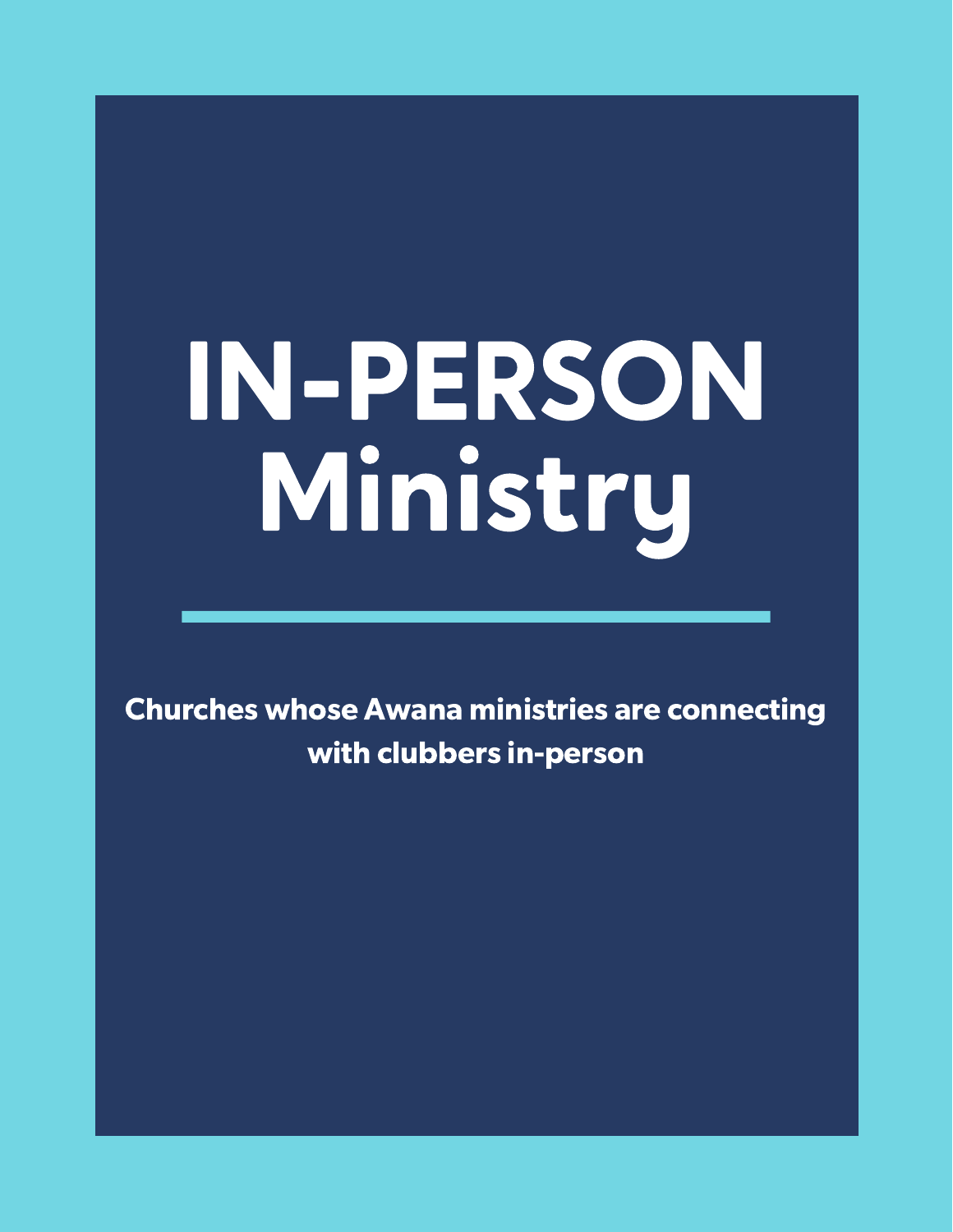### Guidelines/Resources

### 1) Check Temperatures at All Entry Points

- If you plan to check the temperatures of every clubber and leader at upon entry, consider purchasing a touchless thermometer. A good example of this is the "Infrared Thermometer p868," which can be purchased on [Amazon.](https://www.amazon.com/Forehead-Thermometer-Contact-Infrared-Readings/dp/B08BRTVN4T/ref=sr_1_10?crid=3DHMY88VNP5ON&dchild=1&keywords=ihealth+no-touch+digital+forehead+thermometer&qid=1596466763&sprefix=ihealth%2Caps%2C175&sr=8-10)
- Have those checking temperatures wear gloves. Be sure to have extra gloves near by in case a pair tears or needs to be switched out.

### 2) Require Leaders and/or Clubbers to Wear Masks

- Leaders and clubbers can wear their own, or leaders at the door can provide masks to those who enter. Boxes of masks can be purchased on [Amazon.](https://www.amazon.com/Disposable-Face-Mask-Breathable-Masks/dp/B089HW9VSV/ref=sr_1_1_sspa?dchild=1&keywords=masks&qid=1596467235&sr=8-1-spons&psc=1&spLa=ZW5jcnlwdGVkUXVhbGlmaWVyPUExOTNQMUlNWVlOSU5UJmVuY3J5cHRlZElkPUEwNzAzMzQ4VTZNVVUyMUhHM0xOJmVuY3J5cHRlZEFkSWQ9QTAwODk3MTIzVkJWTkI4Qk40MjVVJndpZGdldE5hbWU9c3BfYXRmJmFjdGlvbj1jbGlja1JlZGlyZWN0JmRvTm90TG9nQ2xpY2s9dHJ1ZQ==)
- If you are not comfortable with requiring masks for the entire evening, they could be permitted to be taken off in larger spaces or settings. Once clubbers and leaders return to smaller rooms and settings, masks can be required to be worn again.
- If you believe requiring masks will be too difficult for your clubbers (especially younger ones), then require them only for leaders.
- Reference your city/state's quidelines for mask requirements

### 3) Clean, Sanitize, Repeat!

- Recruit leaders/volunteers to thoroughly clean the spaces and rooms used by clubbers before or after club.
- You can have a rotation of club leaders who clean each week, or you can recruit volunteers whose sole responsibility is to clean each club's space and equipment.
- You could also have volunteers or leaders clean rooms in between segments.
	- For example, if Sparkies use the same room for large group and small group time and go outside to play games in between, then have leaders sanitize/clean the room in between large and small group time.
- Have leaders and clubbers wash/sanitize hands when transitioning to different spaces, rooms, or segments of club.
- Have sanitizer bottles or pump stations filled and ready for use at all entrances and classrooms.
	- Require clubbers and leaders to sanitize hands upon entry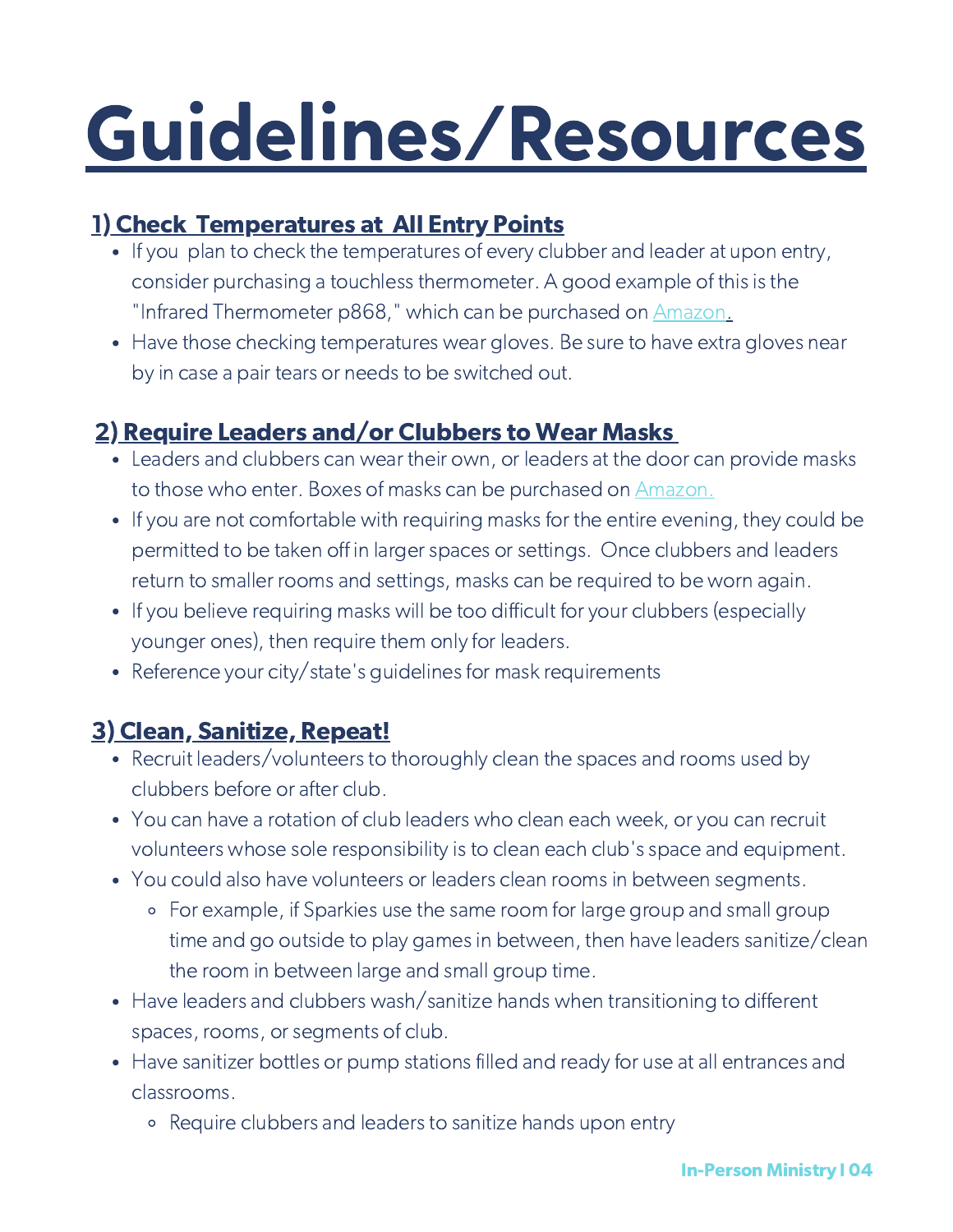### Guidelines/Resources

### 4) If possible, have different groups come at different times/days.

- Construct an A/B rotation, having clubbers in "Group A" come on one date or time while having clubbers in "Group B" come at another date and time.
	- For example, you could have "Group A" clubbers come at 6pm and have "Group B" clubbers come at 7pm.
- You could also construct your schedule based on age or club.
	- For example, have Cubbies come for club on Tuesday, Sparks on Wednesday, and T&T on Thursday.
	- Or, you could have 2 groups come one day and 2 groups on another.
		- **For example, you could have Puggles and Cubbies come on a Sunday** evening and have Sparks and T&T come on a Wednesday Evening.

#### 5) Use the outdoors to your advantage

- Do as much outside as you possibly can (when weather permits).
- You can have large group lessons and activities outside.
- You can also have small groups spread out across a big parking lot or field.

\_\_\_\_\_\_\_\_\_\_\_\_\_\_\_\_\_\_\_\_\_\_\_\_\_\_\_\_\_\_\_\_\_\_\_\_\_\_\_\_\_\_\_\_\_\_\_\_\_\_\_\_\_\_\_\_\_\_\_\_\_\_\_\_\_\_\_\_\_\_\_ \_\_\_\_\_\_\_\_\_\_\_\_\_\_\_\_\_\_\_\_\_\_\_\_\_\_\_\_\_\_\_\_\_\_\_\_\_\_\_\_\_\_\_\_\_\_\_\_\_\_\_\_\_\_\_\_\_\_\_\_\_\_\_\_\_\_\_\_\_\_\_ \_\_\_\_\_\_\_\_\_\_\_\_\_\_\_\_\_\_\_\_\_\_\_\_\_\_\_\_\_\_\_\_\_\_\_\_\_\_\_\_\_\_\_\_\_\_\_\_\_\_\_\_\_\_\_\_\_\_\_\_\_\_\_\_\_\_\_\_\_\_\_ \_\_\_\_\_\_\_\_\_\_\_\_\_\_\_\_\_\_\_\_\_\_\_\_\_\_\_\_\_\_\_\_\_\_\_\_\_\_\_\_\_\_\_\_\_\_\_\_\_\_\_\_\_\_\_\_\_\_\_\_\_\_\_\_\_\_\_\_\_\_\_ \_\_\_\_\_\_\_\_\_\_\_\_\_\_\_\_\_\_\_\_\_\_\_\_\_\_\_\_\_\_\_\_\_\_\_\_\_\_\_\_\_\_\_\_\_\_\_\_\_\_\_\_\_\_\_\_\_\_\_\_\_\_\_\_\_\_\_\_\_\_\_ \_\_\_\_\_\_\_\_\_\_\_\_\_\_\_\_\_\_\_\_\_\_\_\_\_\_\_\_\_\_\_\_\_\_\_\_\_\_\_\_\_\_\_\_\_\_\_\_\_\_\_\_\_\_\_\_\_\_\_\_\_\_\_\_\_\_\_\_\_\_\_ \_\_\_\_\_\_\_\_\_\_\_\_\_\_\_\_\_\_\_\_\_\_\_\_\_\_\_\_\_\_\_\_\_\_\_\_\_\_\_\_\_\_\_\_\_\_\_\_\_\_\_\_\_\_\_\_\_\_\_\_\_\_\_\_\_\_\_\_\_\_\_ \_\_\_\_\_\_\_\_\_\_\_\_\_\_\_\_\_\_\_\_\_\_\_\_\_\_\_\_\_\_\_\_\_\_\_\_\_\_\_\_\_\_\_\_\_\_\_\_\_\_\_\_\_\_\_\_\_\_\_\_\_\_\_\_\_\_\_\_\_\_\_ \_\_\_\_\_\_\_\_\_\_\_\_\_\_\_\_\_\_\_\_\_\_\_\_\_\_\_\_\_\_\_\_\_\_\_\_\_\_\_\_\_\_\_\_\_\_\_\_\_\_\_\_\_\_\_\_\_\_\_\_\_\_\_\_\_\_\_\_\_\_\_ \_\_\_\_\_\_\_\_\_\_\_\_\_\_\_\_\_\_\_\_\_\_\_\_\_\_\_\_\_\_\_\_\_\_\_\_\_\_\_\_\_\_\_\_\_\_\_\_\_\_\_\_\_\_\_\_\_\_\_\_\_\_\_\_\_\_\_\_\_\_\_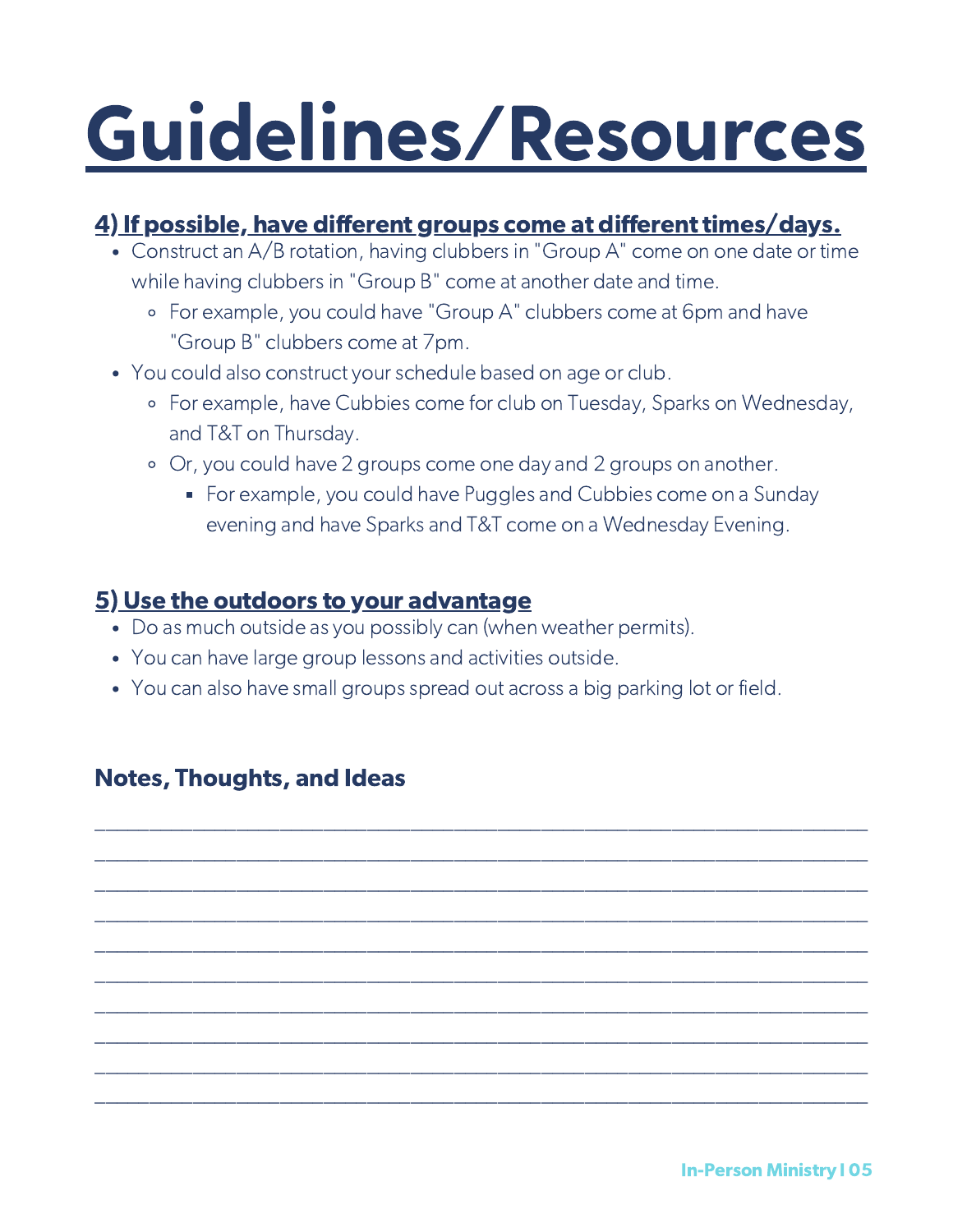## Large Group Time

#### 1) Break up large group time

- Have different groups engage with the lesson at different portions of the night.
	- For example, instead of having all your Sparkies in one space to hear the group lesson. break them up into two groups, and have one group listen to the large group lesson while the others participate in activities, games, small group time, or free time.

### 2) Eliminate unnecessary tools, props or objects.

- Instead of having all of your clubbers sit in chairs at tables, have them sit on the floor.
	- This keeps your leaders from having to clean every chair and table , and floors are much more efficient to clean.
	- To ensure that kids are sitting 6 feet apart, put circle dots or paper on the floor to designate where kids need to sit in order to be soically distant from those next to them.

\_\_\_\_\_\_\_\_\_\_\_\_\_\_\_\_\_\_\_\_\_\_\_\_\_\_\_\_\_\_\_\_\_\_\_\_\_\_\_\_\_\_\_\_\_\_\_\_\_\_\_\_\_\_\_\_\_\_\_\_\_\_\_\_\_\_\_\_\_\_\_ \_\_\_\_\_\_\_\_\_\_\_\_\_\_\_\_\_\_\_\_\_\_\_\_\_\_\_\_\_\_\_\_\_\_\_\_\_\_\_\_\_\_\_\_\_\_\_\_\_\_\_\_\_\_\_\_\_\_\_\_\_\_\_\_\_\_\_\_\_\_\_ \_\_\_\_\_\_\_\_\_\_\_\_\_\_\_\_\_\_\_\_\_\_\_\_\_\_\_\_\_\_\_\_\_\_\_\_\_\_\_\_\_\_\_\_\_\_\_\_\_\_\_\_\_\_\_\_\_\_\_\_\_\_\_\_\_\_\_\_\_\_\_ \_\_\_\_\_\_\_\_\_\_\_\_\_\_\_\_\_\_\_\_\_\_\_\_\_\_\_\_\_\_\_\_\_\_\_\_\_\_\_\_\_\_\_\_\_\_\_\_\_\_\_\_\_\_\_\_\_\_\_\_\_\_\_\_\_\_\_\_\_\_\_ \_\_\_\_\_\_\_\_\_\_\_\_\_\_\_\_\_\_\_\_\_\_\_\_\_\_\_\_\_\_\_\_\_\_\_\_\_\_\_\_\_\_\_\_\_\_\_\_\_\_\_\_\_\_\_\_\_\_\_\_\_\_\_\_\_\_\_\_\_\_\_ \_\_\_\_\_\_\_\_\_\_\_\_\_\_\_\_\_\_\_\_\_\_\_\_\_\_\_\_\_\_\_\_\_\_\_\_\_\_\_\_\_\_\_\_\_\_\_\_\_\_\_\_\_\_\_\_\_\_\_\_\_\_\_\_\_\_\_\_\_\_\_ \_\_\_\_\_\_\_\_\_\_\_\_\_\_\_\_\_\_\_\_\_\_\_\_\_\_\_\_\_\_\_\_\_\_\_\_\_\_\_\_\_\_\_\_\_\_\_\_\_\_\_\_\_\_\_\_\_\_\_\_\_\_\_\_\_\_\_\_\_\_\_ \_\_\_\_\_\_\_\_\_\_\_\_\_\_\_\_\_\_\_\_\_\_\_\_\_\_\_\_\_\_\_\_\_\_\_\_\_\_\_\_\_\_\_\_\_\_\_\_\_\_\_\_\_\_\_\_\_\_\_\_\_\_\_\_\_\_\_\_\_\_\_ \_\_\_\_\_\_\_\_\_\_\_\_\_\_\_\_\_\_\_\_\_\_\_\_\_\_\_\_\_\_\_\_\_\_\_\_\_\_\_\_\_\_\_\_\_\_\_\_\_\_\_\_\_\_\_\_\_\_\_\_\_\_\_\_\_\_\_\_\_\_\_ \_\_\_\_\_\_\_\_\_\_\_\_\_\_\_\_\_\_\_\_\_\_\_\_\_\_\_\_\_\_\_\_\_\_\_\_\_\_\_\_\_\_\_\_\_\_\_\_\_\_\_\_\_\_\_\_\_\_\_\_\_\_\_\_\_\_\_\_\_\_\_ \_\_\_\_\_\_\_\_\_\_\_\_\_\_\_\_\_\_\_\_\_\_\_\_\_\_\_\_\_\_\_\_\_\_\_\_\_\_\_\_\_\_\_\_\_\_\_\_\_\_\_\_\_\_\_\_\_\_\_\_\_\_\_\_\_\_\_\_\_\_\_ \_\_\_\_\_\_\_\_\_\_\_\_\_\_\_\_\_\_\_\_\_\_\_\_\_\_\_\_\_\_\_\_\_\_\_\_\_\_\_\_\_\_\_\_\_\_\_\_\_\_\_\_\_\_\_\_\_\_\_\_\_\_\_\_\_\_\_\_\_\_\_ \_\_\_\_\_\_\_\_\_\_\_\_\_\_\_\_\_\_\_\_\_\_\_\_\_\_\_\_\_\_\_\_\_\_\_\_\_\_\_\_\_\_\_\_\_\_\_\_\_\_\_\_\_\_\_\_\_\_\_\_\_\_\_\_\_\_\_\_\_\_\_ \_\_\_\_\_\_\_\_\_\_\_\_\_\_\_\_\_\_\_\_\_\_\_\_\_\_\_\_\_\_\_\_\_\_\_\_\_\_\_\_\_\_\_\_\_\_\_\_\_\_\_\_\_\_\_\_\_\_\_\_\_\_\_\_\_\_\_\_\_\_\_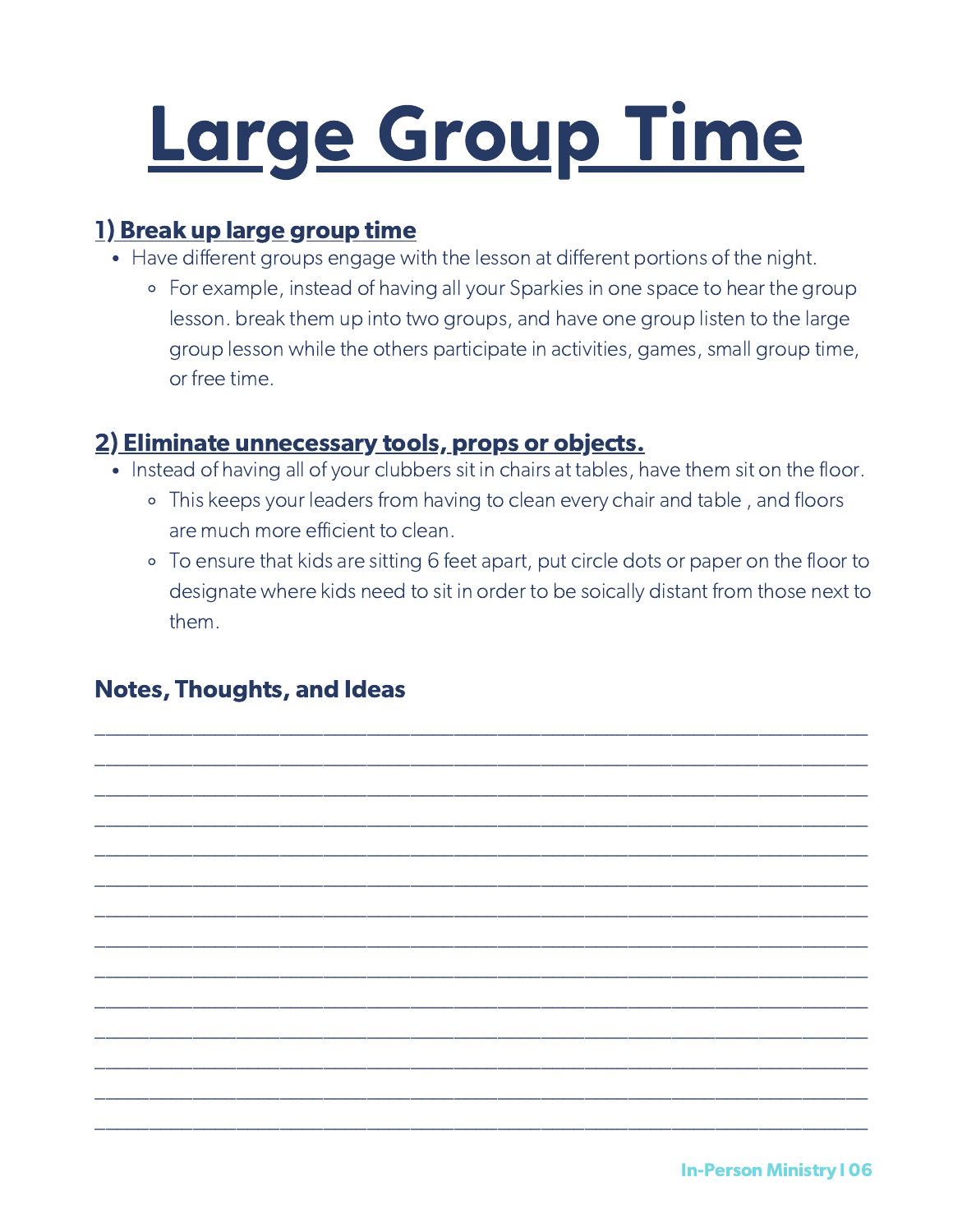## Small Group Time

#### 1) If you have the space, utilize more class rooms.

- This strategy comes with both pros and cons:
	- o Pros: This method spreads clubbers out, creating better social distancing practices. It can also lead to fewer clubbers per room, lowering the risk of passing germs.
	- Cons: More space/rooms means more set up and planning before each club. This also means that those cleaning will have much more surface area and objects to clean, raising both cost and volunteer force needs.

#### 2) Keep it Contactless as much as possible.

Avoid passing books, pens and crayons back and forth between clubbers and leaders.

\_\_\_\_\_\_\_\_\_\_\_\_\_\_\_\_\_\_\_\_\_\_\_\_\_\_\_\_\_\_\_\_\_\_\_\_\_\_\_\_\_\_\_\_\_\_\_\_\_\_\_\_\_\_\_\_\_\_\_\_\_\_\_\_\_\_\_\_\_\_\_ \_\_\_\_\_\_\_\_\_\_\_\_\_\_\_\_\_\_\_\_\_\_\_\_\_\_\_\_\_\_\_\_\_\_\_\_\_\_\_\_\_\_\_\_\_\_\_\_\_\_\_\_\_\_\_\_\_\_\_\_\_\_\_\_\_\_\_\_\_\_\_ \_\_\_\_\_\_\_\_\_\_\_\_\_\_\_\_\_\_\_\_\_\_\_\_\_\_\_\_\_\_\_\_\_\_\_\_\_\_\_\_\_\_\_\_\_\_\_\_\_\_\_\_\_\_\_\_\_\_\_\_\_\_\_\_\_\_\_\_\_\_\_ \_\_\_\_\_\_\_\_\_\_\_\_\_\_\_\_\_\_\_\_\_\_\_\_\_\_\_\_\_\_\_\_\_\_\_\_\_\_\_\_\_\_\_\_\_\_\_\_\_\_\_\_\_\_\_\_\_\_\_\_\_\_\_\_\_\_\_\_\_\_\_ \_\_\_\_\_\_\_\_\_\_\_\_\_\_\_\_\_\_\_\_\_\_\_\_\_\_\_\_\_\_\_\_\_\_\_\_\_\_\_\_\_\_\_\_\_\_\_\_\_\_\_\_\_\_\_\_\_\_\_\_\_\_\_\_\_\_\_\_\_\_\_ \_\_\_\_\_\_\_\_\_\_\_\_\_\_\_\_\_\_\_\_\_\_\_\_\_\_\_\_\_\_\_\_\_\_\_\_\_\_\_\_\_\_\_\_\_\_\_\_\_\_\_\_\_\_\_\_\_\_\_\_\_\_\_\_\_\_\_\_\_\_\_ \_\_\_\_\_\_\_\_\_\_\_\_\_\_\_\_\_\_\_\_\_\_\_\_\_\_\_\_\_\_\_\_\_\_\_\_\_\_\_\_\_\_\_\_\_\_\_\_\_\_\_\_\_\_\_\_\_\_\_\_\_\_\_\_\_\_\_\_\_\_\_ \_\_\_\_\_\_\_\_\_\_\_\_\_\_\_\_\_\_\_\_\_\_\_\_\_\_\_\_\_\_\_\_\_\_\_\_\_\_\_\_\_\_\_\_\_\_\_\_\_\_\_\_\_\_\_\_\_\_\_\_\_\_\_\_\_\_\_\_\_\_\_ \_\_\_\_\_\_\_\_\_\_\_\_\_\_\_\_\_\_\_\_\_\_\_\_\_\_\_\_\_\_\_\_\_\_\_\_\_\_\_\_\_\_\_\_\_\_\_\_\_\_\_\_\_\_\_\_\_\_\_\_\_\_\_\_\_\_\_\_\_\_\_ \_\_\_\_\_\_\_\_\_\_\_\_\_\_\_\_\_\_\_\_\_\_\_\_\_\_\_\_\_\_\_\_\_\_\_\_\_\_\_\_\_\_\_\_\_\_\_\_\_\_\_\_\_\_\_\_\_\_\_\_\_\_\_\_\_\_\_\_\_\_\_ \_\_\_\_\_\_\_\_\_\_\_\_\_\_\_\_\_\_\_\_\_\_\_\_\_\_\_\_\_\_\_\_\_\_\_\_\_\_\_\_\_\_\_\_\_\_\_\_\_\_\_\_\_\_\_\_\_\_\_\_\_\_\_\_\_\_\_\_\_\_\_

- Make each clubber their own pouch or ziplock bag full of pens, pencils, erasers, crayons, etc.
- Be sure leaders do not share items or pens. It might be helpful to make leader their own packets stuffed with leader guides, paper, pens, etc.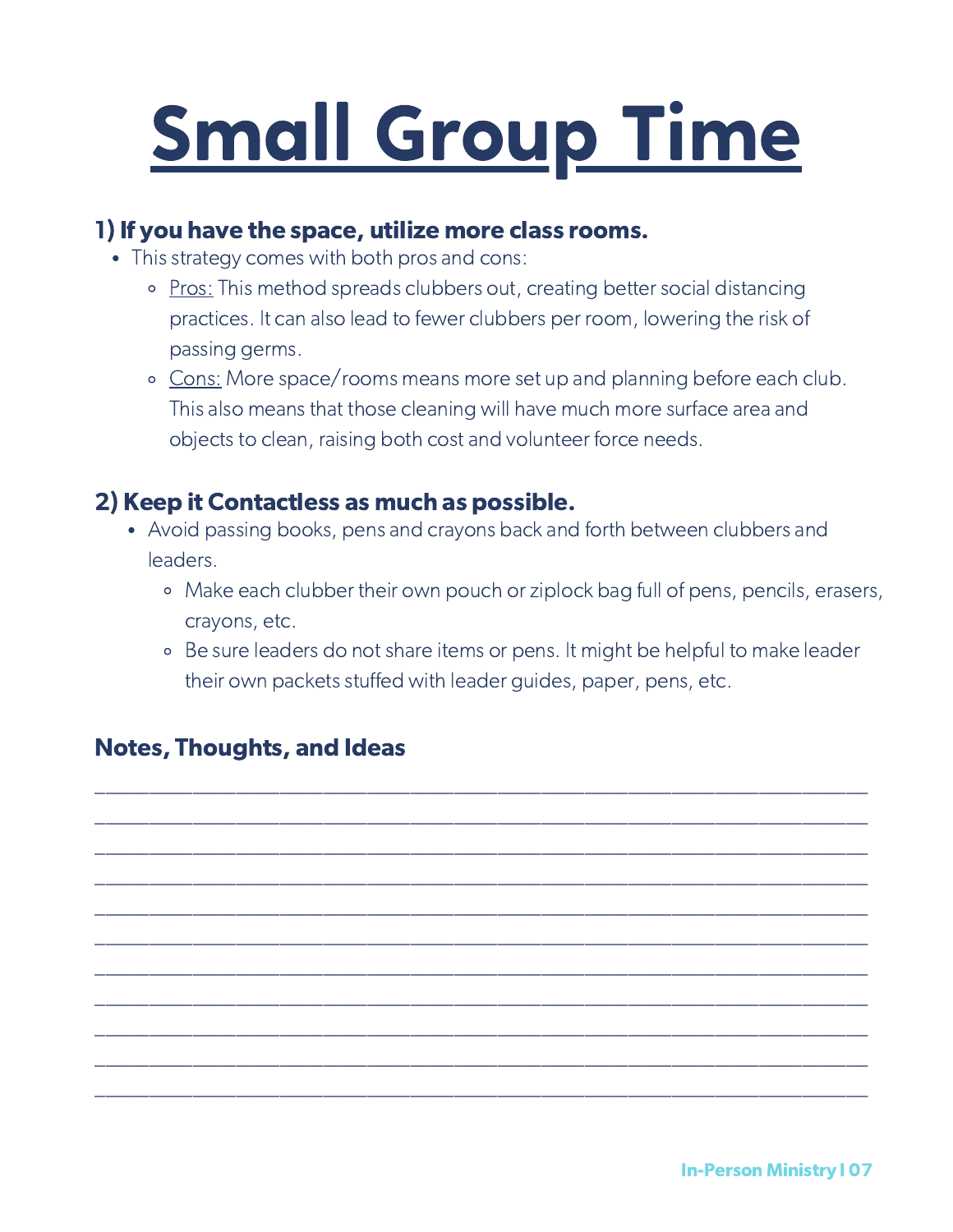## Activity Time

### 1) Play no-contact, socially-distanced games

- Simon Says
	- Change the name if you want. Just make sure kids are 6 feet apart!
- Noodle Tag
	- Give each player a pool noodle. When someone is "it" they have to tag their buddies by using the end of the noodle. Pool noodles are soft and bendy so nobody gets hurt. They are also social-distanced approved, so no one comes too close!
- Red Light, Green Light (Blue Light, Yellow Light)
	- You can play classic "Red Light, Green Light," or you can add the other 2 Awana colors for a fun twist! "Yellow Light" means to move in slow motion while "Blue Light "can mean to hop or jump forward.
- Full Body Paper Rock Scissors
	- o Instead of using their hands, clubbers will use their entire bodies in this game!
		- **Paper-lay flat on the floor**
		- Rock- curl up in a ball
		- Scissors- clap their hands over their heads and spread legs apart
- Bingo
	- You can play regular bingo or change things up!
		- Eull Body Bingo- make a big bingo square outside or on a gym floor. Make a list of random actions, Bible characters, sports or whatever you prefer, then make a copy of that list. Put one list shuffled in a box and give the other list of actions or items to the clubbers. As these items, persons or actions are called out, clubbers can enter the bingo square.
- Freeze Dance Party
	- Pick any music to play. Once it starts, clubbers must dance, jump or move. When the music stops, the clubbers must stop. The last clubber to stop dancing is out.
- More Games
	- o Go to this [website](https://www.asphaltgreen.org/blog/rep-it-out-games-for-social-distancing) for a big list of socially distant, safe games!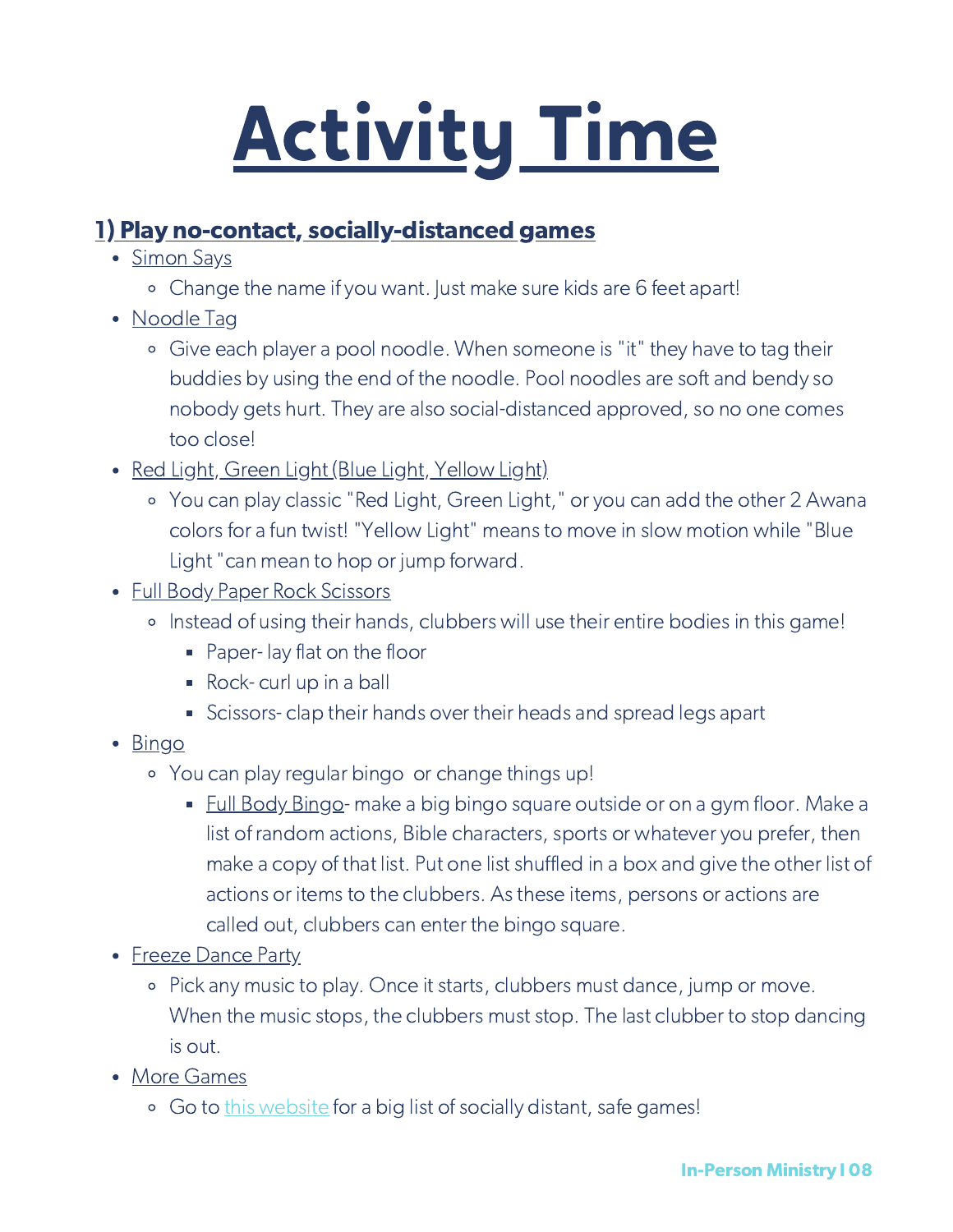## Activity Time

#### 2) Arts and crafts make for an easy social distance activity

- Arts and crafts ideas abound online. Pinterest is full of fantastic ideas (even Awana specific ideas)!
- Be sure that each clubber is given his or her own set of materials and that materials aren't passed around and shared.

#### 3) Prayer Letters and Missions Projects

- Have clubbers right letters to those in their church who might be isolated and lonely during this time.
	- Be sure each clubber is giving his or her own pencils, paper and envelopes.
	- You can also have kids make fun videos for their church family as "virtual letters"
- Have clubbers make masks or deliver goods to those in need.
	- With any gifts or projects, be sure your clubbers hands are sanitized and that they are wearing gloves and masks when delivering their gifts.

\_\_\_\_\_\_\_\_\_\_\_\_\_\_\_\_\_\_\_\_\_\_\_\_\_\_\_\_\_\_\_\_\_\_\_\_\_\_\_\_\_\_\_\_\_\_\_\_\_\_\_\_\_\_\_\_\_\_\_\_\_\_\_\_\_\_\_\_\_\_\_ \_\_\_\_\_\_\_\_\_\_\_\_\_\_\_\_\_\_\_\_\_\_\_\_\_\_\_\_\_\_\_\_\_\_\_\_\_\_\_\_\_\_\_\_\_\_\_\_\_\_\_\_\_\_\_\_\_\_\_\_\_\_\_\_\_\_\_\_\_\_\_ \_\_\_\_\_\_\_\_\_\_\_\_\_\_\_\_\_\_\_\_\_\_\_\_\_\_\_\_\_\_\_\_\_\_\_\_\_\_\_\_\_\_\_\_\_\_\_\_\_\_\_\_\_\_\_\_\_\_\_\_\_\_\_\_\_\_\_\_\_\_\_ \_\_\_\_\_\_\_\_\_\_\_\_\_\_\_\_\_\_\_\_\_\_\_\_\_\_\_\_\_\_\_\_\_\_\_\_\_\_\_\_\_\_\_\_\_\_\_\_\_\_\_\_\_\_\_\_\_\_\_\_\_\_\_\_\_\_\_\_\_\_\_ \_\_\_\_\_\_\_\_\_\_\_\_\_\_\_\_\_\_\_\_\_\_\_\_\_\_\_\_\_\_\_\_\_\_\_\_\_\_\_\_\_\_\_\_\_\_\_\_\_\_\_\_\_\_\_\_\_\_\_\_\_\_\_\_\_\_\_\_\_\_\_ \_\_\_\_\_\_\_\_\_\_\_\_\_\_\_\_\_\_\_\_\_\_\_\_\_\_\_\_\_\_\_\_\_\_\_\_\_\_\_\_\_\_\_\_\_\_\_\_\_\_\_\_\_\_\_\_\_\_\_\_\_\_\_\_\_\_\_\_\_\_\_ \_\_\_\_\_\_\_\_\_\_\_\_\_\_\_\_\_\_\_\_\_\_\_\_\_\_\_\_\_\_\_\_\_\_\_\_\_\_\_\_\_\_\_\_\_\_\_\_\_\_\_\_\_\_\_\_\_\_\_\_\_\_\_\_\_\_\_\_\_\_\_ \_\_\_\_\_\_\_\_\_\_\_\_\_\_\_\_\_\_\_\_\_\_\_\_\_\_\_\_\_\_\_\_\_\_\_\_\_\_\_\_\_\_\_\_\_\_\_\_\_\_\_\_\_\_\_\_\_\_\_\_\_\_\_\_\_\_\_\_\_\_\_ \_\_\_\_\_\_\_\_\_\_\_\_\_\_\_\_\_\_\_\_\_\_\_\_\_\_\_\_\_\_\_\_\_\_\_\_\_\_\_\_\_\_\_\_\_\_\_\_\_\_\_\_\_\_\_\_\_\_\_\_\_\_\_\_\_\_\_\_\_\_\_ \_\_\_\_\_\_\_\_\_\_\_\_\_\_\_\_\_\_\_\_\_\_\_\_\_\_\_\_\_\_\_\_\_\_\_\_\_\_\_\_\_\_\_\_\_\_\_\_\_\_\_\_\_\_\_\_\_\_\_\_\_\_\_\_\_\_\_\_\_\_\_ \_\_\_\_\_\_\_\_\_\_\_\_\_\_\_\_\_\_\_\_\_\_\_\_\_\_\_\_\_\_\_\_\_\_\_\_\_\_\_\_\_\_\_\_\_\_\_\_\_\_\_\_\_\_\_\_\_\_\_\_\_\_\_\_\_\_\_\_\_\_\_ \_\_\_\_\_\_\_\_\_\_\_\_\_\_\_\_\_\_\_\_\_\_\_\_\_\_\_\_\_\_\_\_\_\_\_\_\_\_\_\_\_\_\_\_\_\_\_\_\_\_\_\_\_\_\_\_\_\_\_\_\_\_\_\_\_\_\_\_\_\_\_ \_\_\_\_\_\_\_\_\_\_\_\_\_\_\_\_\_\_\_\_\_\_\_\_\_\_\_\_\_\_\_\_\_\_\_\_\_\_\_\_\_\_\_\_\_\_\_\_\_\_\_\_\_\_\_\_\_\_\_\_\_\_\_\_\_\_\_\_\_\_\_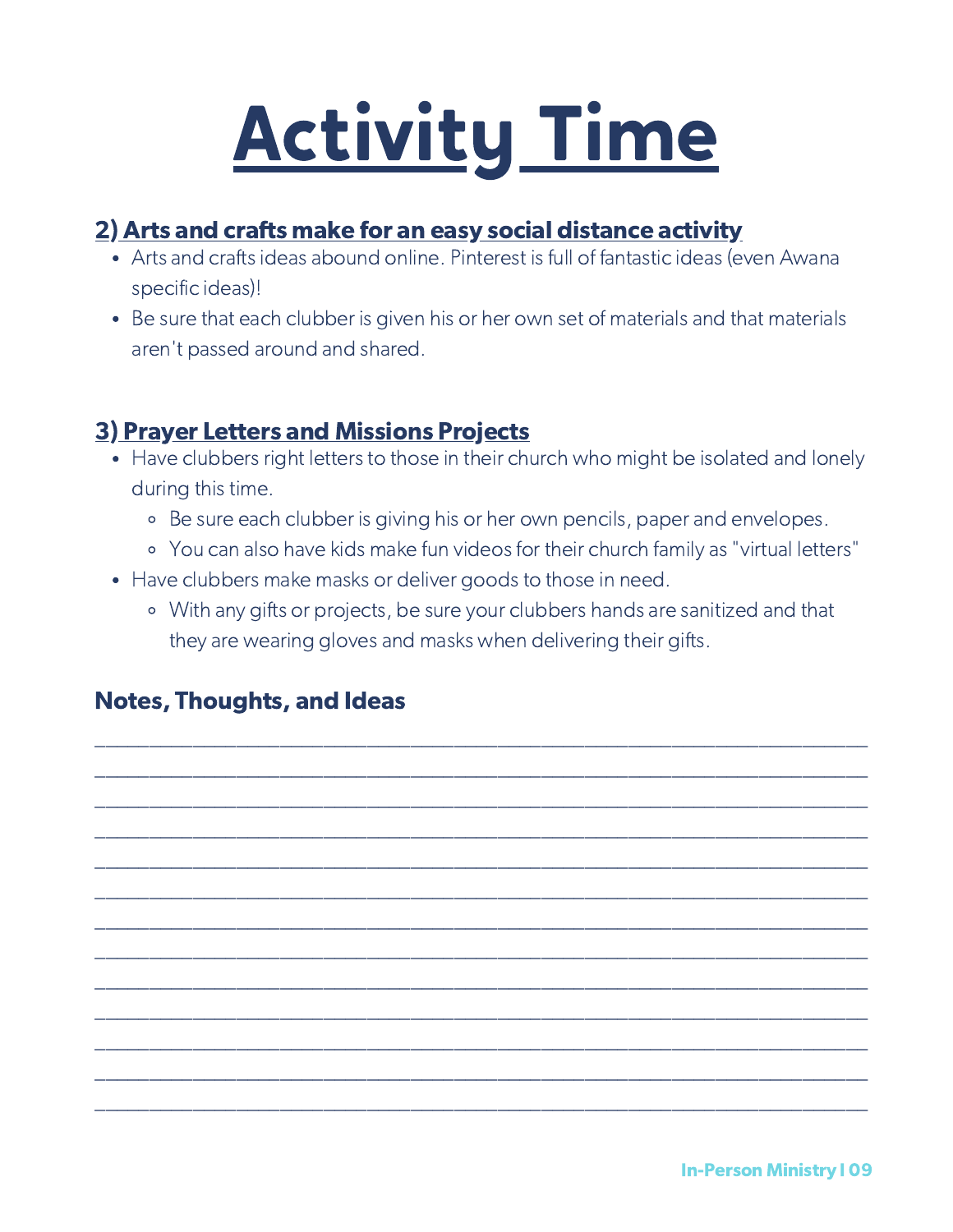# VIRTUAL Ministry

Churches whose Awana ministries are connecting with clubbers virtually, online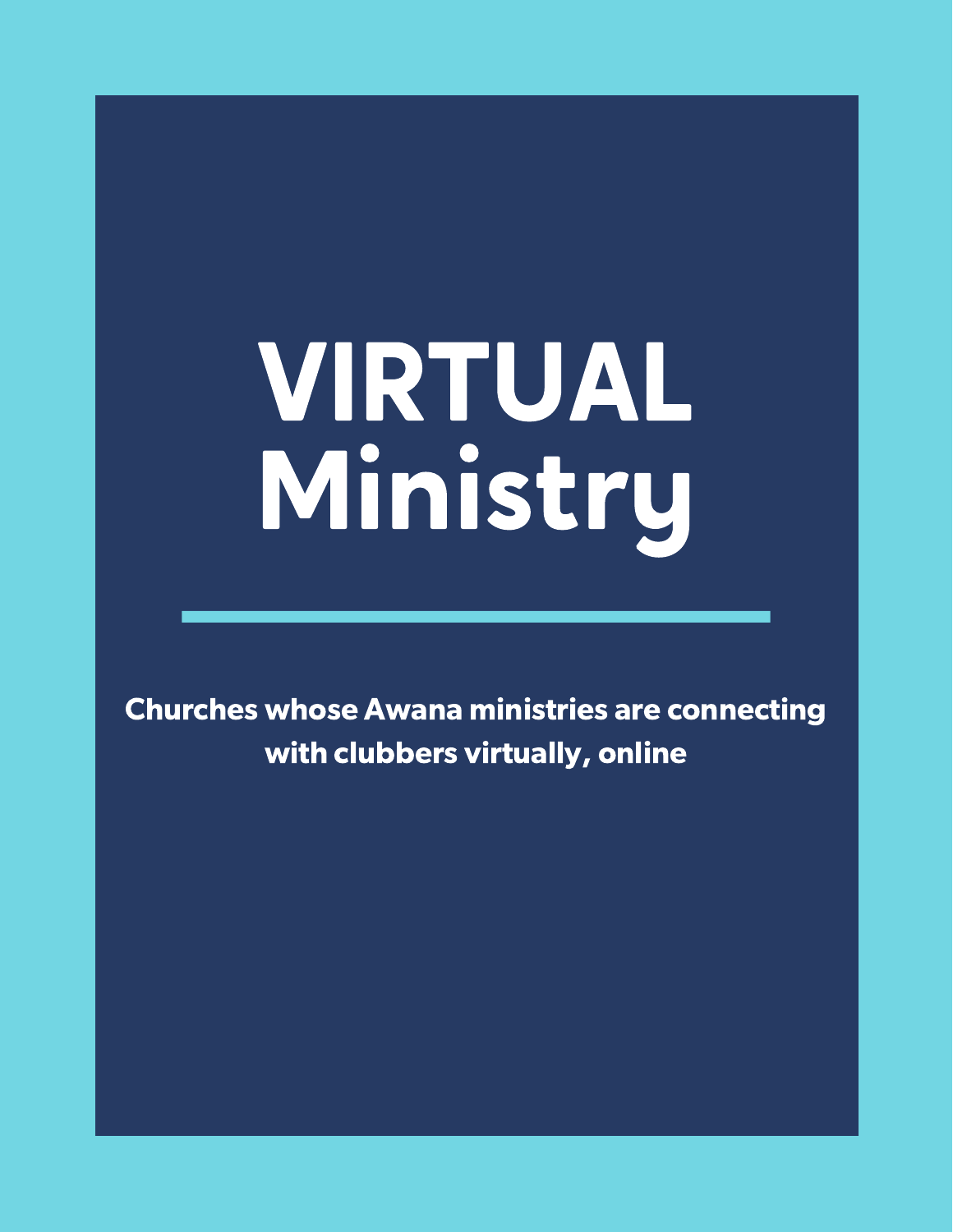### Guidelines/Resources

### 1) Recommended apps for those using smart phones

- GroupMe App
	- This is a great app for group messaging and sharing. This could be a great tool to keep leaders on the same page!
	- Learn more about GroupMe by clicking [here](https://groupme.com/en-US/).
- Facebook Messenger KIDS App
	- "Messenger Kids" is a free video calling and messaging app for smartphones and tablets. Parents manage the contact list, and kids control the fun.
	- o You can learn more about this safe way to connect with kids [here.](https://messengerkids.com/)
- Zoom App
	- Zoom is one of the most popular video calling apps. It comes with several features such as screen sharing and recording. Learn more about Zoom [here.](https://zoom.us/)
- Marco Polo App
	- Marco Polo works like a video walkie-talkie. Instead of video conversations happening live, they can be recorded and sent whenever time permits.
	- You can watch a video of a ministry leader explaining Marco Polo [here.](https://ministrytoparents.com/what-is-marco-polo/)
- Signal App
	- This app works similarly to Marco Polo. Check out Signal [here](https://signal.org/en/).
- Google Hangouts App
	- Hangouts can be used to connect with others via phone, video or messages.
	- Read this [article](https://www.businessinsider.com/how-to-use-google-hangouts) to learn more about Hangouts.

#### 2) Recommended Tools for those using laptops/desktops

- Social Media/Video Calling Accounts
	- Facebook Account/Messenger
	- Zoom Account
	- Google Hangouts
- Webcam (if your computer/laptop does not come with one)
	- A good cheap option is the Logitech c270
	- A higher quality option is the Logitech c920 Pro HD Webcam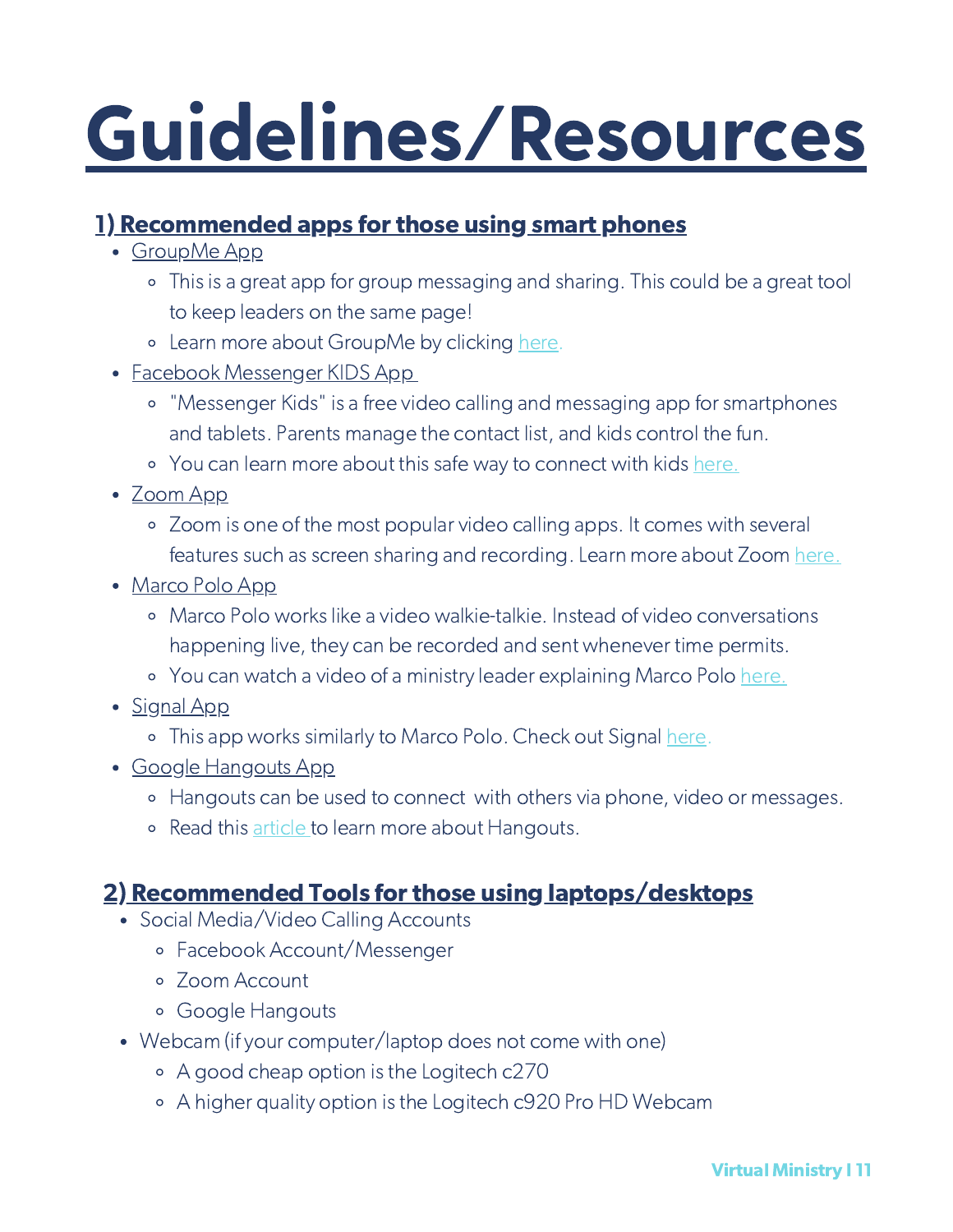### Guidelines/Resources

### 3) Good Wifi/Internet Connection

- Test any websites, applications or streaming services you will be using before your club begins.
- To prevent poor quality in your calls or loosing your online calls all together, be sure to free up your wifi/internet usage.
	- Close all other browsers and applications that might be running or in use. This takes up bandwidth and can lead to your video application running slowly or dropping out all together.
	- During video calls or online streaming, only have the service you are using up along with any other websites and features you might need during club time.
	- Turn off or unplug other devices (smart tv's, tablets, other computers, etc.) that might be using up wifi

### 4) Choose the best option for your leaders and clubbers

- We have given several options, so how do you choose which apps, websites or social platforms are best for your virtual ministry?
	- Take a survey Ask your clubbers what they are already using or what they would be comfortable learning to use.
	- o Check availability and pricing depending on what app or service you use, there might be fees depending on how many users there are and how long you plan to use it. Double check the articles and videos we gave you to confirm pricing and if your church can afford.
		- **Most options given are above are free to use!**
	- Check with Parents
		- **Email or call parents and ask them which sites and apps they are** comfortable with their kids using.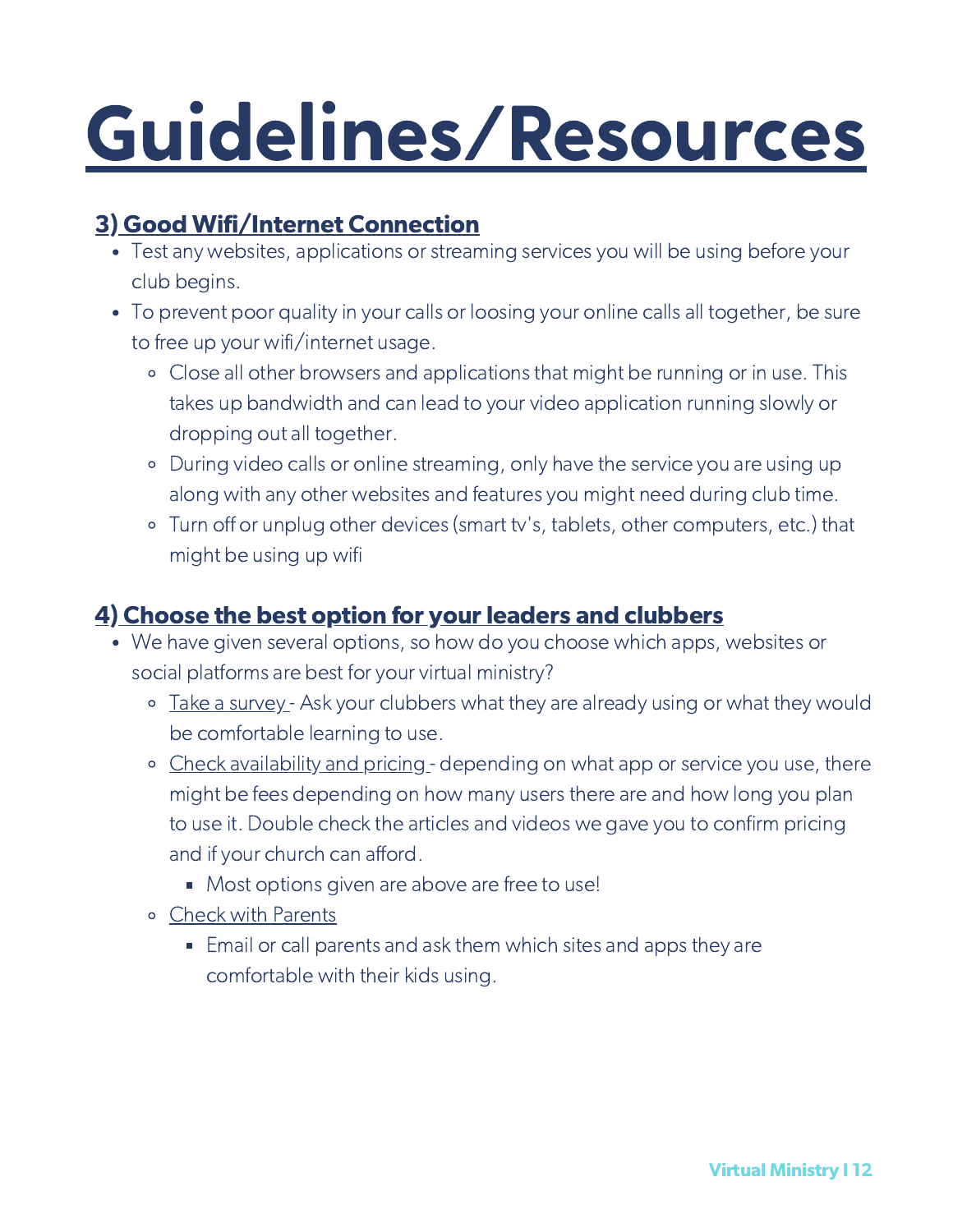## Large Group Time

### 1) Teach the lesson live through a streaming or video call service

- Through services such as FaceBook Live, Youtube Live and Zoom, you can record yourself teaching the lesson in real time.
	- One perk of teaching live is that you can get real time reactions and responses from kids.
	- The downside to live teaching is that kids can easily distract others or be distracted. Technical or internet connectivity issues can also arise that disrupt the live feed.
- Learn of the different services and determine which is best for you and your ministry
	- o Facebook Live Learn about Facebook Live [here](https://www.facebook.com/facebookmedia/solutions/facebook-live)
	- o Youtube Live Learn about Youtube Live [here.](https://support.google.com/youtube/answer/2474026?co=GENIE.Platform%3DDesktop&hl=en&oco=0)
	- o Zoom- Learn about Zoom [here](https://support.zoom.us/hc/en-us/articles/206618765-Zoom-video-tutorials)
	- Google Hangouts- Learn about Google Hangouts [here](https://www.youtube.com/watch?v=lfZ1Wyltxjo)

#### 2) Pre-record yourself teaching the lesson

- Record yourself teaching the lesson on a camera or phone at church, at home or wherever is best for you.
- Once you have recorded the lesson, you can upload it to a facebook group or youtube channel. You can also share it to a google drive or dropbox.
	- Facebook- learn how to upload videos to a facebook group [here](https://www.techwalla.com/articles/how-to-upload-videos-to-a-facebook-group)
	- <sup>o</sup> YouTube- learn how to upload video to youtube [here](https://www.techwalla.com/articles/how-to-upload-videos-to-a-facebook-group)
		- Learn how to create a Youtube account/channel [here](https://buffer.com/library/create-a-youtube-channel/)
	- Google Drive- Learn how to store and share videos on google drive [here](https://support.google.com/drive/answer/2424384?co=GENIE.Platform%3DDesktop&hl=en)
	- o Dropbox- learn how to stroe and share videos on dropbox [here](https://www.dropbox.com/basic)
- The perk of recording the lessons then uploading them for later viewing is:
	- There is less chance for distraction or interruption
	- There is no need to worry about wifi/internet connectivity issues as you teach
- The downside of recording the lessons then uploading for later viewing is:
	- Clubbers cannot respond in realtime as you teach the lesson
	- There is no form of interaction or accountability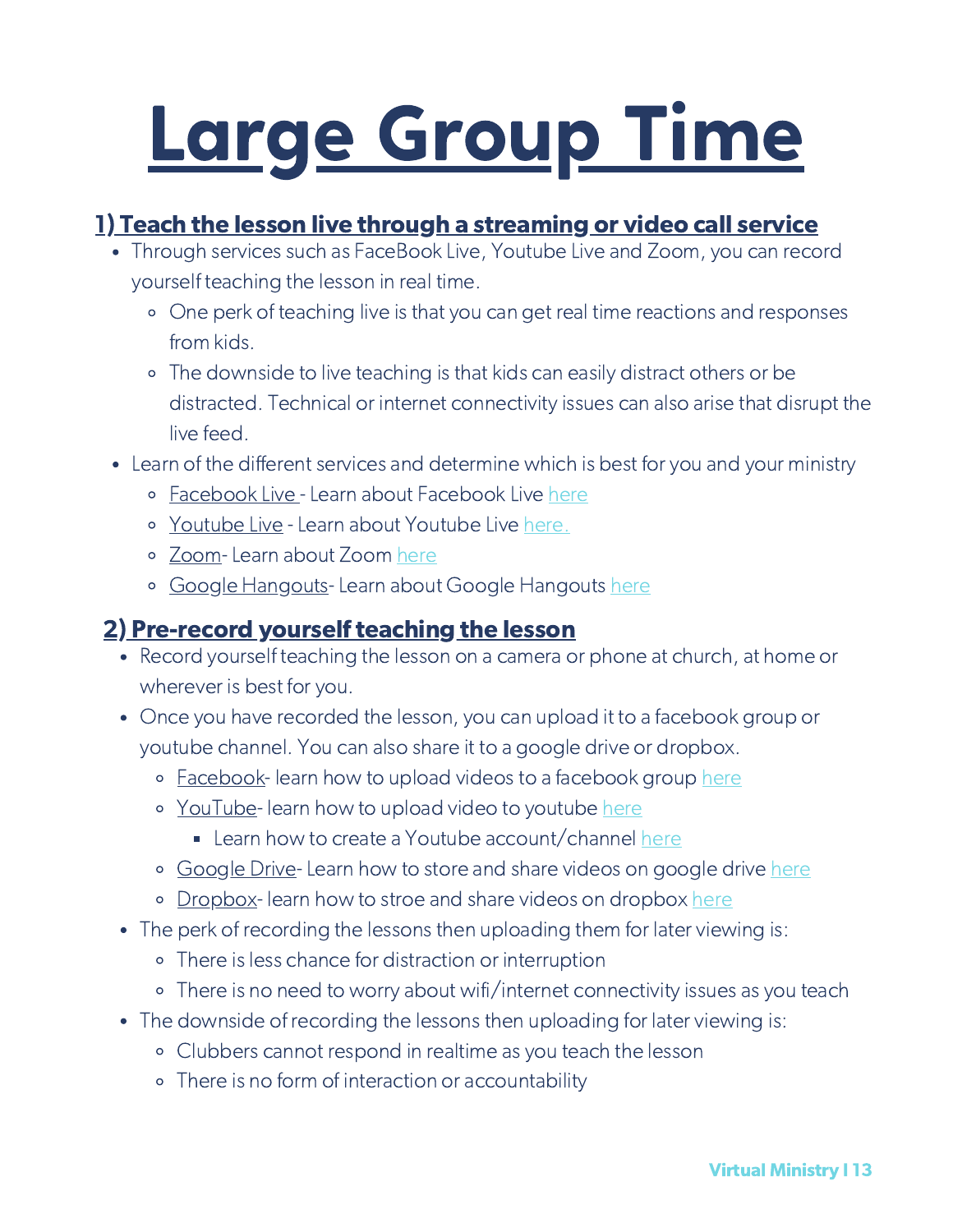## Large Group Time

#### 3) Have clubbers watch Awana+ lessons

- If you are not comfortable teaching in front of a camera, then Awana+ is a great option for you!
	- "[Awana+](https://www.awanaplus.com/)" is a website that has a collection of crowd-sourced videos from Awana leaders across the country for every age group!
	- Pick the book and lesson you are covering that week and send the link of the video to your clubbers and parents!

### 4) Keep it short and simple!

- Whatever you decide to choose, be sure to keep your lessons short and simple.
	- <sup>o</sup> The longer your video is, the easier it will be for kids to get distracted by other things online
	- Most kids will have already spent several hours online with school and other activities. Kid's will be experiencing screen fatigue, so going for short and sweet will be helpful for students and easier on you!

\_\_\_\_\_\_\_\_\_\_\_\_\_\_\_\_\_\_\_\_\_\_\_\_\_\_\_\_\_\_\_\_\_\_\_\_\_\_\_\_\_\_\_\_\_\_\_\_\_\_\_\_\_\_\_\_\_\_\_\_\_\_\_\_\_\_\_\_\_\_\_ \_\_\_\_\_\_\_\_\_\_\_\_\_\_\_\_\_\_\_\_\_\_\_\_\_\_\_\_\_\_\_\_\_\_\_\_\_\_\_\_\_\_\_\_\_\_\_\_\_\_\_\_\_\_\_\_\_\_\_\_\_\_\_\_\_\_\_\_\_\_\_ \_\_\_\_\_\_\_\_\_\_\_\_\_\_\_\_\_\_\_\_\_\_\_\_\_\_\_\_\_\_\_\_\_\_\_\_\_\_\_\_\_\_\_\_\_\_\_\_\_\_\_\_\_\_\_\_\_\_\_\_\_\_\_\_\_\_\_\_\_\_\_ \_\_\_\_\_\_\_\_\_\_\_\_\_\_\_\_\_\_\_\_\_\_\_\_\_\_\_\_\_\_\_\_\_\_\_\_\_\_\_\_\_\_\_\_\_\_\_\_\_\_\_\_\_\_\_\_\_\_\_\_\_\_\_\_\_\_\_\_\_\_\_ \_\_\_\_\_\_\_\_\_\_\_\_\_\_\_\_\_\_\_\_\_\_\_\_\_\_\_\_\_\_\_\_\_\_\_\_\_\_\_\_\_\_\_\_\_\_\_\_\_\_\_\_\_\_\_\_\_\_\_\_\_\_\_\_\_\_\_\_\_\_\_ \_\_\_\_\_\_\_\_\_\_\_\_\_\_\_\_\_\_\_\_\_\_\_\_\_\_\_\_\_\_\_\_\_\_\_\_\_\_\_\_\_\_\_\_\_\_\_\_\_\_\_\_\_\_\_\_\_\_\_\_\_\_\_\_\_\_\_\_\_\_\_ \_\_\_\_\_\_\_\_\_\_\_\_\_\_\_\_\_\_\_\_\_\_\_\_\_\_\_\_\_\_\_\_\_\_\_\_\_\_\_\_\_\_\_\_\_\_\_\_\_\_\_\_\_\_\_\_\_\_\_\_\_\_\_\_\_\_\_\_\_\_\_ \_\_\_\_\_\_\_\_\_\_\_\_\_\_\_\_\_\_\_\_\_\_\_\_\_\_\_\_\_\_\_\_\_\_\_\_\_\_\_\_\_\_\_\_\_\_\_\_\_\_\_\_\_\_\_\_\_\_\_\_\_\_\_\_\_\_\_\_\_\_\_ \_\_\_\_\_\_\_\_\_\_\_\_\_\_\_\_\_\_\_\_\_\_\_\_\_\_\_\_\_\_\_\_\_\_\_\_\_\_\_\_\_\_\_\_\_\_\_\_\_\_\_\_\_\_\_\_\_\_\_\_\_\_\_\_\_\_\_\_\_\_\_ \_\_\_\_\_\_\_\_\_\_\_\_\_\_\_\_\_\_\_\_\_\_\_\_\_\_\_\_\_\_\_\_\_\_\_\_\_\_\_\_\_\_\_\_\_\_\_\_\_\_\_\_\_\_\_\_\_\_\_\_\_\_\_\_\_\_\_\_\_\_\_ \_\_\_\_\_\_\_\_\_\_\_\_\_\_\_\_\_\_\_\_\_\_\_\_\_\_\_\_\_\_\_\_\_\_\_\_\_\_\_\_\_\_\_\_\_\_\_\_\_\_\_\_\_\_\_\_\_\_\_\_\_\_\_\_\_\_\_\_\_\_\_ \_\_\_\_\_\_\_\_\_\_\_\_\_\_\_\_\_\_\_\_\_\_\_\_\_\_\_\_\_\_\_\_\_\_\_\_\_\_\_\_\_\_\_\_\_\_\_\_\_\_\_\_\_\_\_\_\_\_\_\_\_\_\_\_\_\_\_\_\_\_\_ \_\_\_\_\_\_\_\_\_\_\_\_\_\_\_\_\_\_\_\_\_\_\_\_\_\_\_\_\_\_\_\_\_\_\_\_\_\_\_\_\_\_\_\_\_\_\_\_\_\_\_\_\_\_\_\_\_\_\_\_\_\_\_\_\_\_\_\_\_\_\_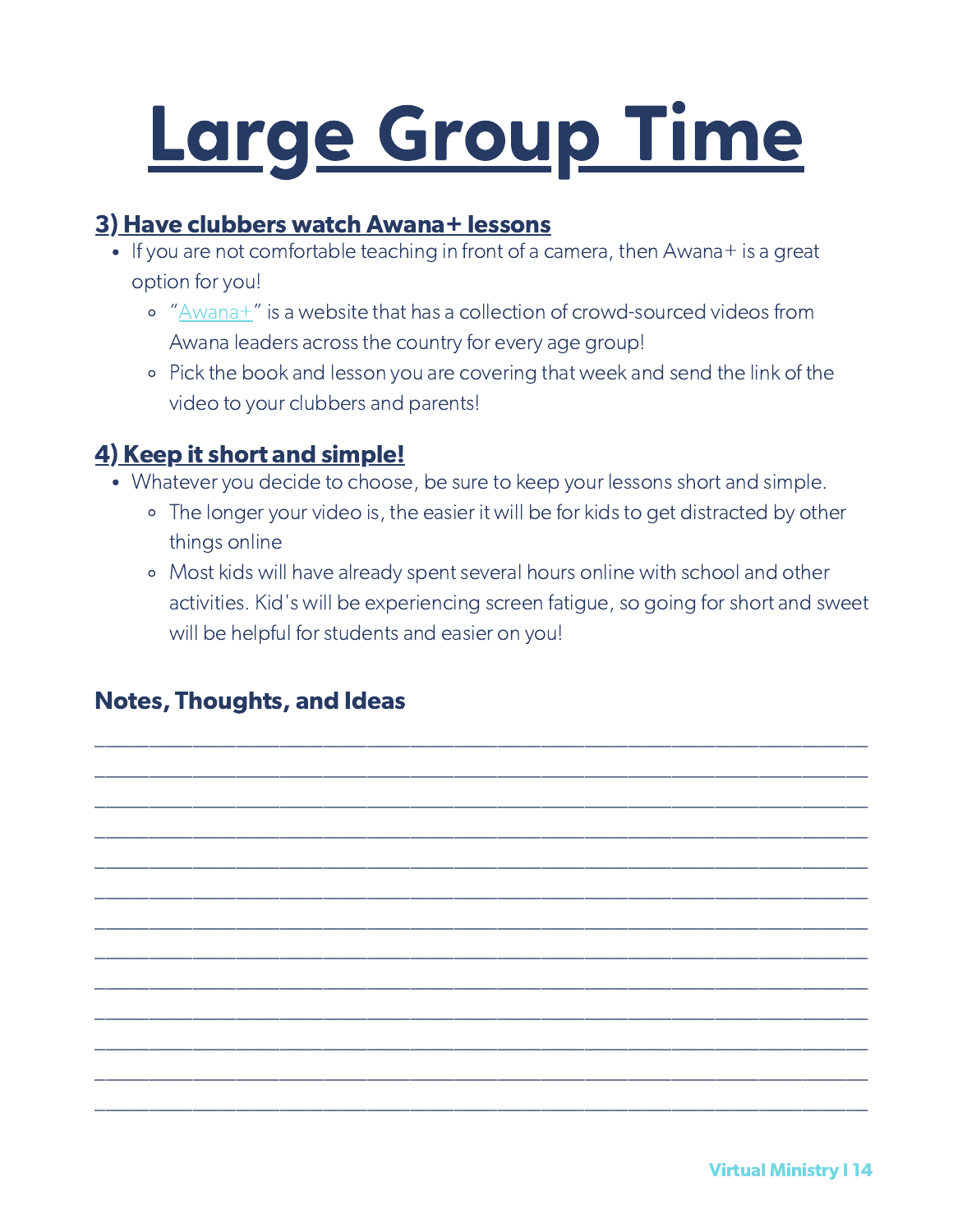## Small Group Time

### 1) Use video calling to interact with clubbers

- Discuss lessons and listen to verses live via Zoom Meeting, [Facebook](https://www.pocket-lint.com/apps/news/facebook/151964-what-are-messenger-rooms-and-how-do-they-work-in-facebook-and-whatsapp) Room, Google Hangout, or [Skype.](https://www.digitaltrends.com/computing/how-to-use-skype/?itm_medium=editors)
	- The perk of these live virtual meeting apps is that you can speak with clubbers and listen to verses in real time.
	- The downside to these live meetings is that internet/technical issues can disrupt the meeting. Kids can also get easily distracted or be distracting to others in these meetings.

### 2) Connect with clubbers throughout the week

- Instead of having a specified "small group time" one day of the week, connect with clubbers throughout the week through apps such as Marco Polo or Signal.
	- The "Marco Polo" and "Signal" apps are like video walkie-talkies. You can send all the clubbers in your small group a video with a question or thought, then they can give a video response on their own time during the week when they are available and ready to respond.
		- Go to the recommended apps section under "Guidelines/Resources to learn more about these apps.
- Another option involves using an online teaching platform
	- Teaching platforms provide a space that allows kids to post content of themselves and comment on each others posts.
	- Good examples of teaching platforms include Flip Grid and Google Classroom
		- **Flip Grid Learn more about Flip Grid [here](https://info.flipgrid.com/)**
		- Google Classroom- Learn about this teaching platform [here](https://edu.google.com/products/classroom/?modal_active=none#%2Fready-to-go)
- The perk of the methods above is that they alleviate the issues that could arise in a live meeting such as scheduling conflicts and technical issues. It also gives more introverted clubbers time to ponder and formulate their thoughts before replying with their video or comments.
- This method is perfect for listening to verses, since clubbers will vary in their readiness/comfortability saying verses at the same time as other clubbers.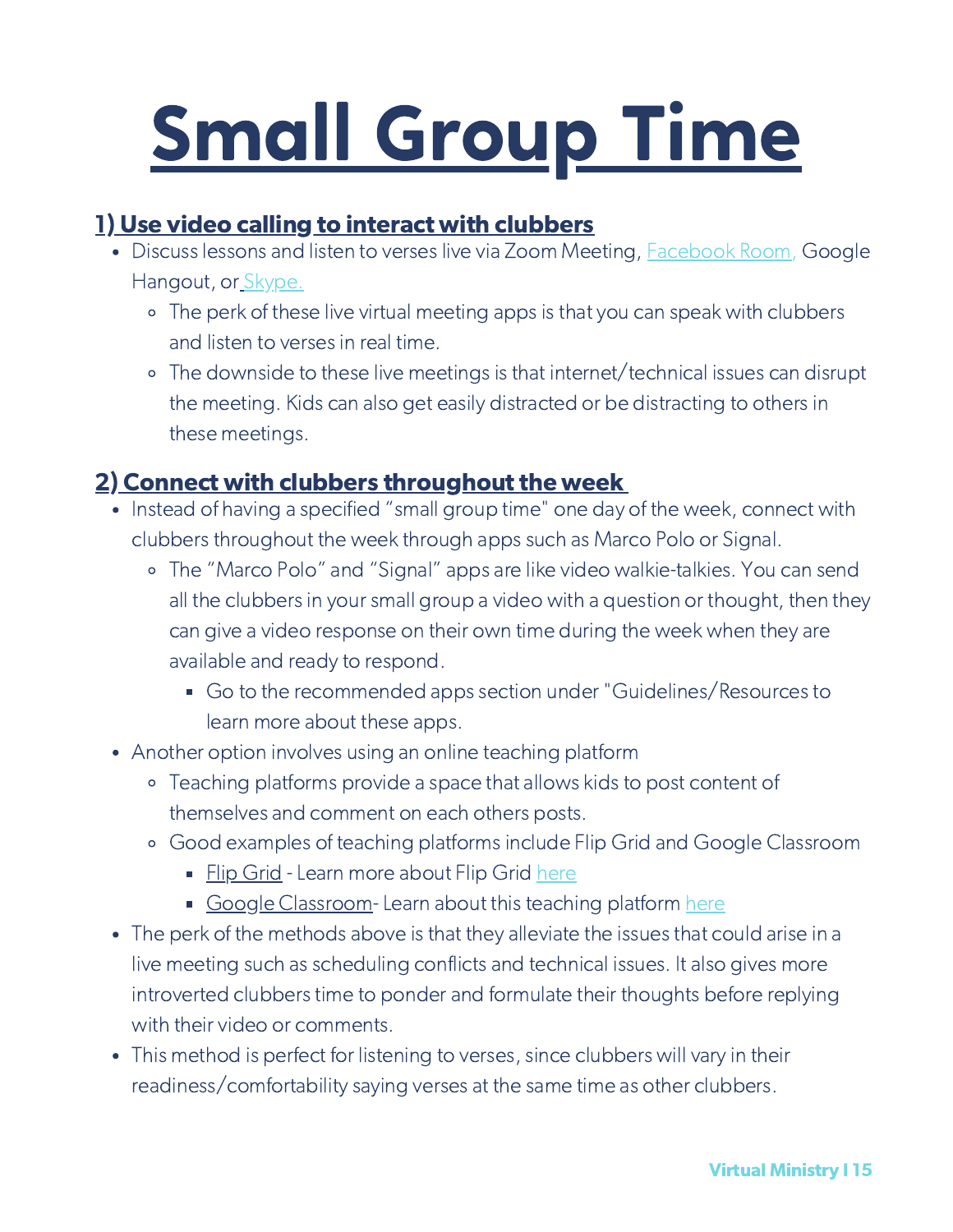## Small Group Time

### 3) Call your clubbers throughout the week

- If the previous options are too technical or complicated for you or your leaders, then a phone call can also work!
- You can catch up with your clubbers, pray for them and discuss the lesson over a phone conversation. You can even listen to verses over the phone!
	- Another option for verses is to have clubbers say their verses to their parents and have the parents sign off on their sections. We will go into more detail with this option in the "Final Thoughts" section under "Other Ministry Options."

#### 4) Use various books for small group content

- As far as material for small group time, use what works best for you and your clubbers!
	- You can use questions and ideas from Leaders Guides and Discussion Guides
	- You can use the clubber's handbook and make your own discussion questions.
	- Use questions from the parent guides as well
- All of these resources can be purchased or downloaded at the [Awana](https://www.awana.org/shop/) online shop

\_\_\_\_\_\_\_\_\_\_\_\_\_\_\_\_\_\_\_\_\_\_\_\_\_\_\_\_\_\_\_\_\_\_\_\_\_\_\_\_\_\_\_\_\_\_\_\_\_\_\_\_\_\_\_\_\_\_\_\_\_\_\_\_\_\_\_\_\_\_\_ \_\_\_\_\_\_\_\_\_\_\_\_\_\_\_\_\_\_\_\_\_\_\_\_\_\_\_\_\_\_\_\_\_\_\_\_\_\_\_\_\_\_\_\_\_\_\_\_\_\_\_\_\_\_\_\_\_\_\_\_\_\_\_\_\_\_\_\_\_\_\_ \_\_\_\_\_\_\_\_\_\_\_\_\_\_\_\_\_\_\_\_\_\_\_\_\_\_\_\_\_\_\_\_\_\_\_\_\_\_\_\_\_\_\_\_\_\_\_\_\_\_\_\_\_\_\_\_\_\_\_\_\_\_\_\_\_\_\_\_\_\_\_ \_\_\_\_\_\_\_\_\_\_\_\_\_\_\_\_\_\_\_\_\_\_\_\_\_\_\_\_\_\_\_\_\_\_\_\_\_\_\_\_\_\_\_\_\_\_\_\_\_\_\_\_\_\_\_\_\_\_\_\_\_\_\_\_\_\_\_\_\_\_\_ \_\_\_\_\_\_\_\_\_\_\_\_\_\_\_\_\_\_\_\_\_\_\_\_\_\_\_\_\_\_\_\_\_\_\_\_\_\_\_\_\_\_\_\_\_\_\_\_\_\_\_\_\_\_\_\_\_\_\_\_\_\_\_\_\_\_\_\_\_\_\_ \_\_\_\_\_\_\_\_\_\_\_\_\_\_\_\_\_\_\_\_\_\_\_\_\_\_\_\_\_\_\_\_\_\_\_\_\_\_\_\_\_\_\_\_\_\_\_\_\_\_\_\_\_\_\_\_\_\_\_\_\_\_\_\_\_\_\_\_\_\_\_ \_\_\_\_\_\_\_\_\_\_\_\_\_\_\_\_\_\_\_\_\_\_\_\_\_\_\_\_\_\_\_\_\_\_\_\_\_\_\_\_\_\_\_\_\_\_\_\_\_\_\_\_\_\_\_\_\_\_\_\_\_\_\_\_\_\_\_\_\_\_\_ \_\_\_\_\_\_\_\_\_\_\_\_\_\_\_\_\_\_\_\_\_\_\_\_\_\_\_\_\_\_\_\_\_\_\_\_\_\_\_\_\_\_\_\_\_\_\_\_\_\_\_\_\_\_\_\_\_\_\_\_\_\_\_\_\_\_\_\_\_\_\_ \_\_\_\_\_\_\_\_\_\_\_\_\_\_\_\_\_\_\_\_\_\_\_\_\_\_\_\_\_\_\_\_\_\_\_\_\_\_\_\_\_\_\_\_\_\_\_\_\_\_\_\_\_\_\_\_\_\_\_\_\_\_\_\_\_\_\_\_\_\_\_ \_\_\_\_\_\_\_\_\_\_\_\_\_\_\_\_\_\_\_\_\_\_\_\_\_\_\_\_\_\_\_\_\_\_\_\_\_\_\_\_\_\_\_\_\_\_\_\_\_\_\_\_\_\_\_\_\_\_\_\_\_\_\_\_\_\_\_\_\_\_\_ \_\_\_\_\_\_\_\_\_\_\_\_\_\_\_\_\_\_\_\_\_\_\_\_\_\_\_\_\_\_\_\_\_\_\_\_\_\_\_\_\_\_\_\_\_\_\_\_\_\_\_\_\_\_\_\_\_\_\_\_\_\_\_\_\_\_\_\_\_\_\_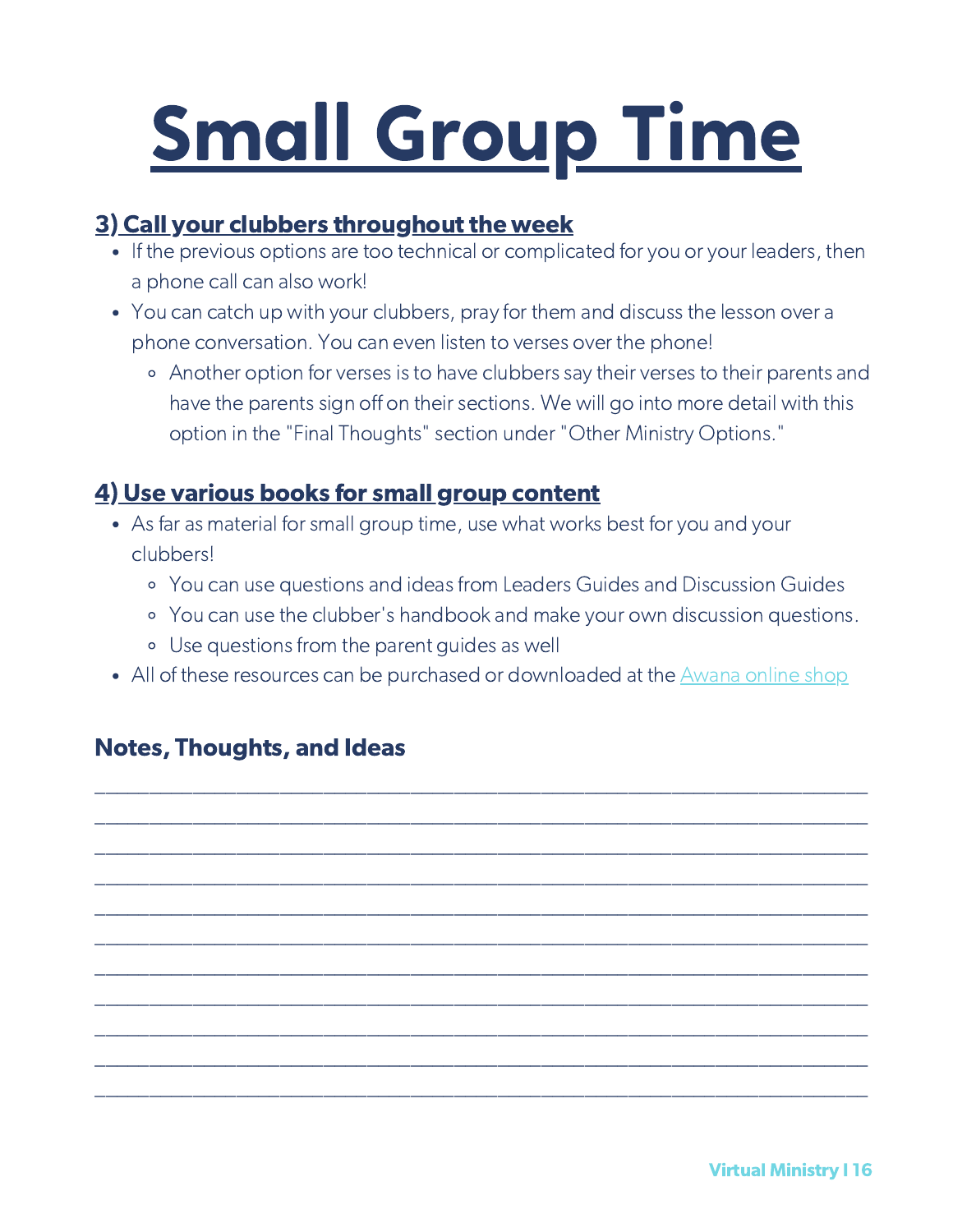## Activity Time

#### 1) Play a variety of games online over a video call

- Virtual Scavenger Hunt
	- Make a list of household items (like a spoon, sandal or tv remote) and the first kid to find and show all the items on the list wins.
- Virtual Charades
- Virtual Pictionary
- Two Truths and a Lie
	- Each clubber shares 3 facts about themselves. 2 being true and one being a lie. As a clubber shares, the others try to guess which of the three facts is a lie. A point is awarded to every clubber that guesses correctly.
- Virtual Show and Tell
	- Give clubbers 3 minutes to find an object in their house that is important/precious to them. Once the clubbers are ready, have each show the object and share why it is so important to them.
- Quick Draw
	- The leader names a person, place or thing for kids to draw in 10 seconds. Whoever draws the leader's given item or thing best wins the game and chooses the next person, place or thing for the others to draw.
- Fantabulous
	- Fabulous is an online version of Taboo that can be played digitally, using Zoom. Log onto [PlayTaboo.com](https://playtaboo.com/playpage) and Zoom at the same time, splitting into two teams or more. With each round of Fantabulous, a team selects a clue-giver. This person has to help their team guess the main word using one word at a time or by picking two words total from the list. You can say ANYTHING except the main words on the list.
- Kahoot!
	- Set up a trivia game on Kahoot and users can log into your game at [www.kahoot.com.](https://kahoot.com/?utm_name=controller_app&utm_source=controller&utm_campaign=controller_app&utm_medium=link) There are pre-made quizzes that you can use or you can create your own.
- Google and YouTube are full of amazing lists and ideas for virtual games!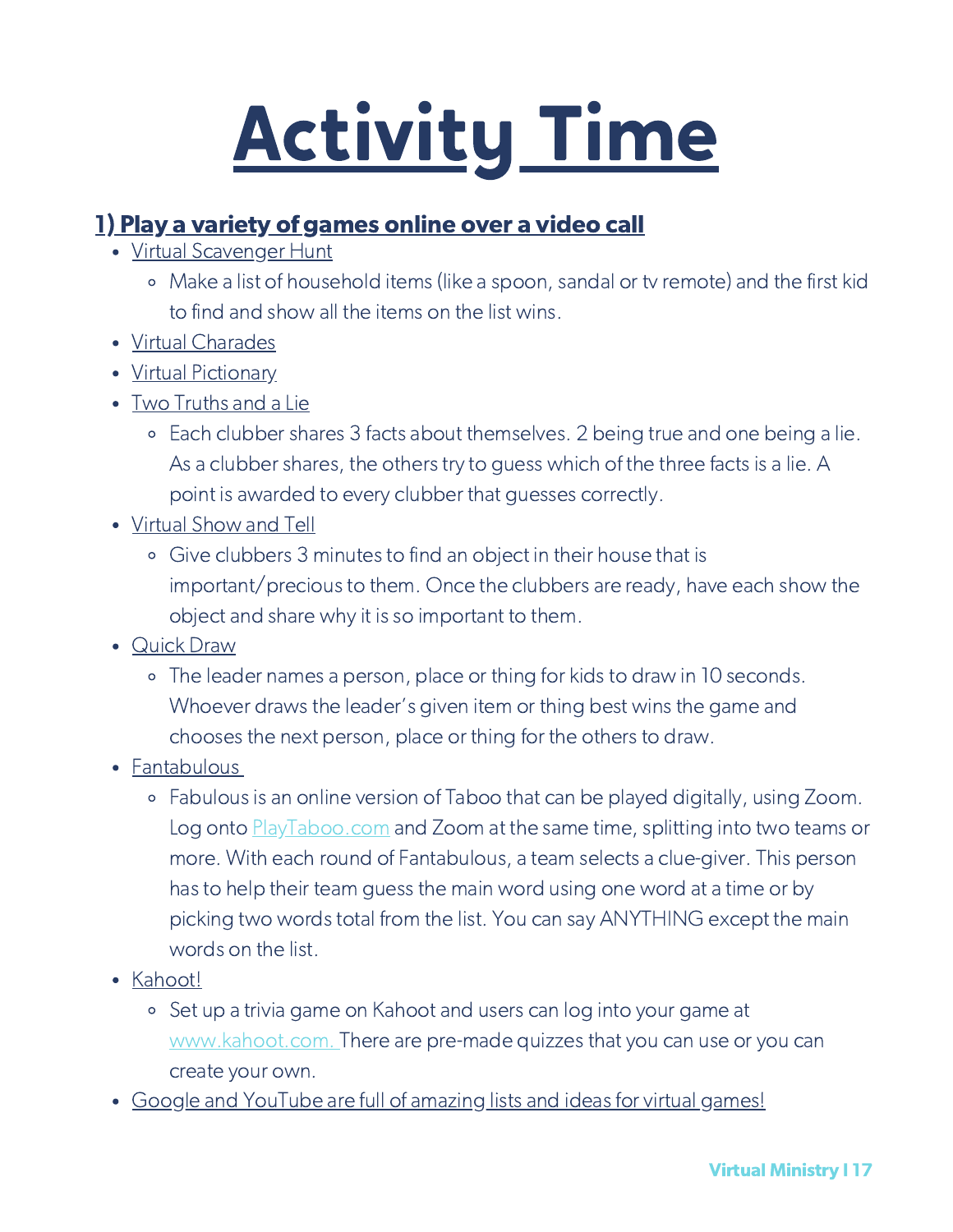# HYBRID Ministry

Churches whose Awana ministries are connecting with clubbers both online and in-person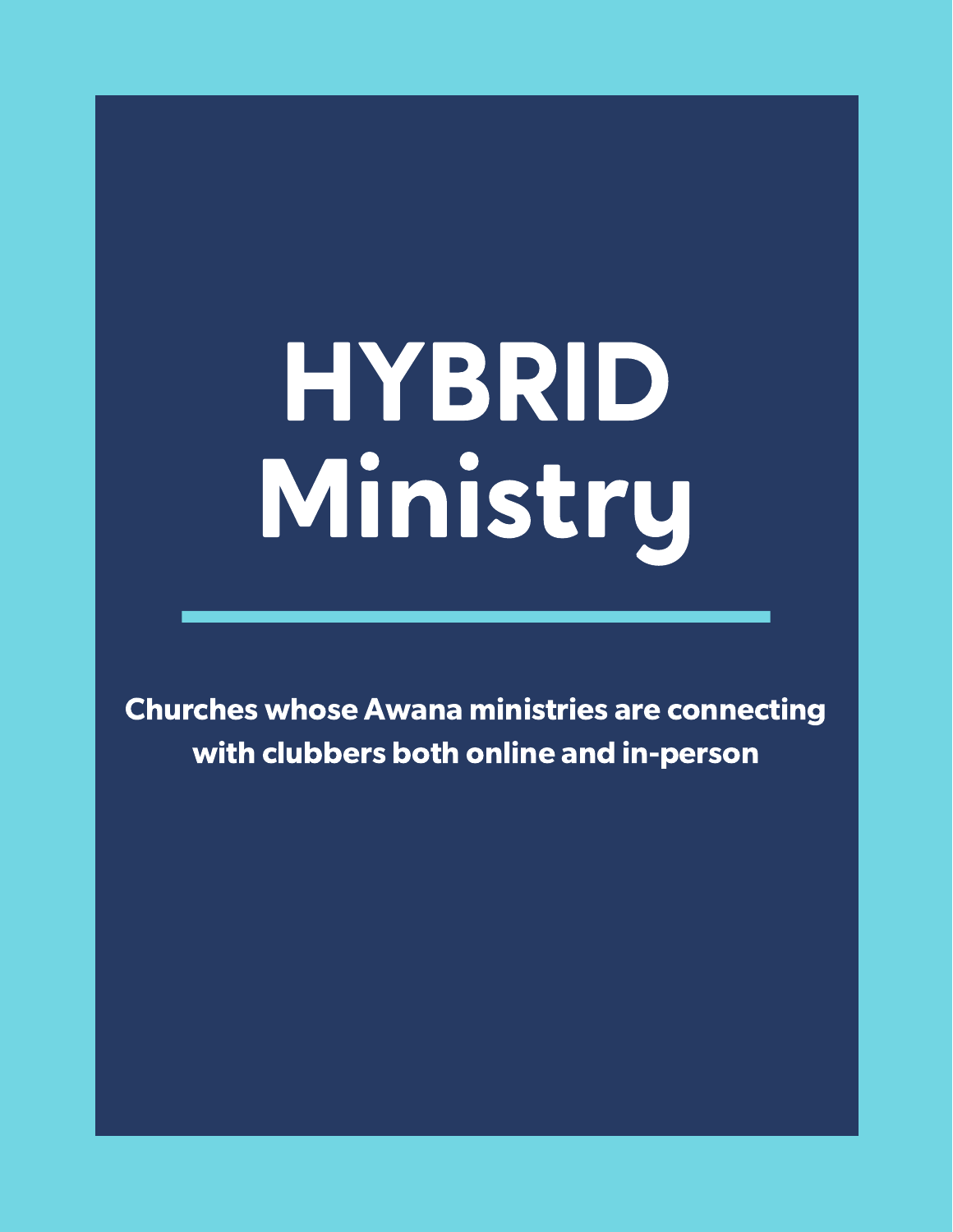### Guidelines/Resources

#### 1) Review the guidelines and resources in the previous sections

- We have listed out numerous in-person and virtual options in the first two sections. Review the tips and suggestions and decide which will work best for your club.
- In the coming sections, we will share ideas on how you could operate with a hybrid ministry in regards to large group, small group and activity time.

### 2) Change the times and lengths of club segments

- With some segments of your club being in-person and others being virtual, you will want to adapt the times of your in-person segments.
	- o If the segments are too short, then meeting in-person will seem pointless. However, if the segments are too long, then kids will lose interest. Find the balance and work with what you have!

\_\_\_\_\_\_\_\_\_\_\_\_\_\_\_\_\_\_\_\_\_\_\_\_\_\_\_\_\_\_\_\_\_\_\_\_\_\_\_\_\_\_\_\_\_\_\_\_\_\_\_\_\_\_\_\_\_\_\_\_\_\_\_\_\_\_\_\_\_\_\_ \_\_\_\_\_\_\_\_\_\_\_\_\_\_\_\_\_\_\_\_\_\_\_\_\_\_\_\_\_\_\_\_\_\_\_\_\_\_\_\_\_\_\_\_\_\_\_\_\_\_\_\_\_\_\_\_\_\_\_\_\_\_\_\_\_\_\_\_\_\_\_ \_\_\_\_\_\_\_\_\_\_\_\_\_\_\_\_\_\_\_\_\_\_\_\_\_\_\_\_\_\_\_\_\_\_\_\_\_\_\_\_\_\_\_\_\_\_\_\_\_\_\_\_\_\_\_\_\_\_\_\_\_\_\_\_\_\_\_\_\_\_\_ \_\_\_\_\_\_\_\_\_\_\_\_\_\_\_\_\_\_\_\_\_\_\_\_\_\_\_\_\_\_\_\_\_\_\_\_\_\_\_\_\_\_\_\_\_\_\_\_\_\_\_\_\_\_\_\_\_\_\_\_\_\_\_\_\_\_\_\_\_\_\_ \_\_\_\_\_\_\_\_\_\_\_\_\_\_\_\_\_\_\_\_\_\_\_\_\_\_\_\_\_\_\_\_\_\_\_\_\_\_\_\_\_\_\_\_\_\_\_\_\_\_\_\_\_\_\_\_\_\_\_\_\_\_\_\_\_\_\_\_\_\_\_ \_\_\_\_\_\_\_\_\_\_\_\_\_\_\_\_\_\_\_\_\_\_\_\_\_\_\_\_\_\_\_\_\_\_\_\_\_\_\_\_\_\_\_\_\_\_\_\_\_\_\_\_\_\_\_\_\_\_\_\_\_\_\_\_\_\_\_\_\_\_\_ \_\_\_\_\_\_\_\_\_\_\_\_\_\_\_\_\_\_\_\_\_\_\_\_\_\_\_\_\_\_\_\_\_\_\_\_\_\_\_\_\_\_\_\_\_\_\_\_\_\_\_\_\_\_\_\_\_\_\_\_\_\_\_\_\_\_\_\_\_\_\_ \_\_\_\_\_\_\_\_\_\_\_\_\_\_\_\_\_\_\_\_\_\_\_\_\_\_\_\_\_\_\_\_\_\_\_\_\_\_\_\_\_\_\_\_\_\_\_\_\_\_\_\_\_\_\_\_\_\_\_\_\_\_\_\_\_\_\_\_\_\_\_ \_\_\_\_\_\_\_\_\_\_\_\_\_\_\_\_\_\_\_\_\_\_\_\_\_\_\_\_\_\_\_\_\_\_\_\_\_\_\_\_\_\_\_\_\_\_\_\_\_\_\_\_\_\_\_\_\_\_\_\_\_\_\_\_\_\_\_\_\_\_\_ \_\_\_\_\_\_\_\_\_\_\_\_\_\_\_\_\_\_\_\_\_\_\_\_\_\_\_\_\_\_\_\_\_\_\_\_\_\_\_\_\_\_\_\_\_\_\_\_\_\_\_\_\_\_\_\_\_\_\_\_\_\_\_\_\_\_\_\_\_\_\_ \_\_\_\_\_\_\_\_\_\_\_\_\_\_\_\_\_\_\_\_\_\_\_\_\_\_\_\_\_\_\_\_\_\_\_\_\_\_\_\_\_\_\_\_\_\_\_\_\_\_\_\_\_\_\_\_\_\_\_\_\_\_\_\_\_\_\_\_\_\_\_ \_\_\_\_\_\_\_\_\_\_\_\_\_\_\_\_\_\_\_\_\_\_\_\_\_\_\_\_\_\_\_\_\_\_\_\_\_\_\_\_\_\_\_\_\_\_\_\_\_\_\_\_\_\_\_\_\_\_\_\_\_\_\_\_\_\_\_\_\_\_\_

You can utilize the rotation schedule suggestion mentioned in the "In-Person" section under "Guidelines/Resources."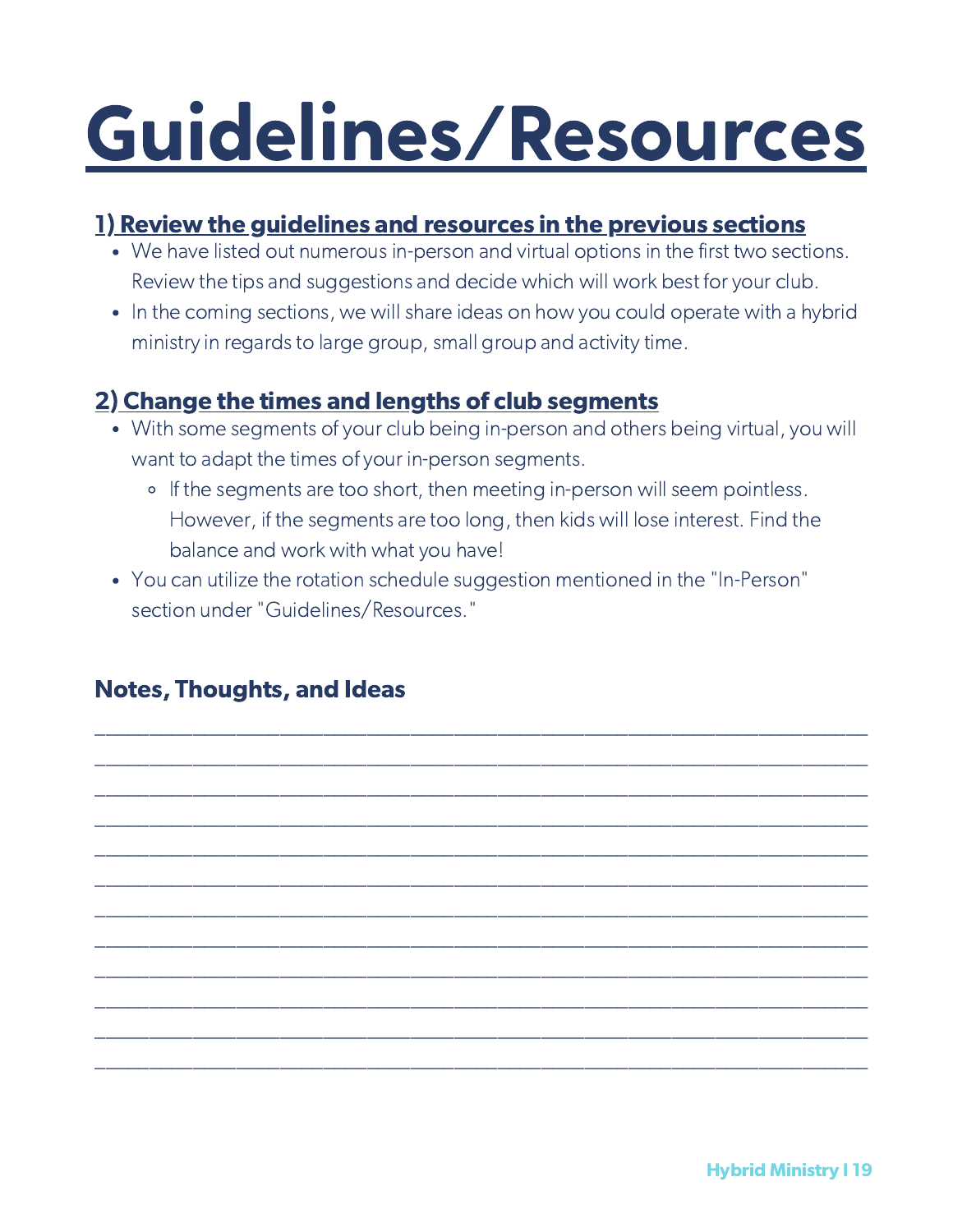### Large Group Time

### 1) Virtual Large Group Time

- Have clubbers watch large group lessons virtually, then participate in games and/or small groups in person.
- You can either have leaders give a lesson live over Facebook, YouTube, Zoom, etc.
- Or, you can pre-record the lesson and send them to students.
- You can utilize the pre-recorded lessons for every age-group at Awana Clubs+

### 2) In-Person Large Group Time

- If clubbers are engaging in the large group lesson in person, be sure to adhere to social distancing guidelines by spreading them out and thoroughly cleaning your space.
- One option is to have small group leaders teach the lessons as well.
	- Having small group and large group time in person works fine. You can use online games for your virtual activity time.
- If possible, live stream your in-person large group lesson to facebook live or youtube live for clubbers who are unable not come and participate in person with the others
	- Set your phone or camera on a tripod or have another leader record during the Large Group Time.
	- If kids will be in the live stream, be sure you have the permission of parents to include their child in the video.

\_\_\_\_\_\_\_\_\_\_\_\_\_\_\_\_\_\_\_\_\_\_\_\_\_\_\_\_\_\_\_\_\_\_\_\_\_\_\_\_\_\_\_\_\_\_\_\_\_\_\_\_\_\_\_\_\_\_\_\_\_\_\_\_\_\_\_\_\_\_\_ \_\_\_\_\_\_\_\_\_\_\_\_\_\_\_\_\_\_\_\_\_\_\_\_\_\_\_\_\_\_\_\_\_\_\_\_\_\_\_\_\_\_\_\_\_\_\_\_\_\_\_\_\_\_\_\_\_\_\_\_\_\_\_\_\_\_\_\_\_\_\_ \_\_\_\_\_\_\_\_\_\_\_\_\_\_\_\_\_\_\_\_\_\_\_\_\_\_\_\_\_\_\_\_\_\_\_\_\_\_\_\_\_\_\_\_\_\_\_\_\_\_\_\_\_\_\_\_\_\_\_\_\_\_\_\_\_\_\_\_\_\_\_ \_\_\_\_\_\_\_\_\_\_\_\_\_\_\_\_\_\_\_\_\_\_\_\_\_\_\_\_\_\_\_\_\_\_\_\_\_\_\_\_\_\_\_\_\_\_\_\_\_\_\_\_\_\_\_\_\_\_\_\_\_\_\_\_\_\_\_\_\_\_\_ \_\_\_\_\_\_\_\_\_\_\_\_\_\_\_\_\_\_\_\_\_\_\_\_\_\_\_\_\_\_\_\_\_\_\_\_\_\_\_\_\_\_\_\_\_\_\_\_\_\_\_\_\_\_\_\_\_\_\_\_\_\_\_\_\_\_\_\_\_\_\_ \_\_\_\_\_\_\_\_\_\_\_\_\_\_\_\_\_\_\_\_\_\_\_\_\_\_\_\_\_\_\_\_\_\_\_\_\_\_\_\_\_\_\_\_\_\_\_\_\_\_\_\_\_\_\_\_\_\_\_\_\_\_\_\_\_\_\_\_\_\_\_ \_\_\_\_\_\_\_\_\_\_\_\_\_\_\_\_\_\_\_\_\_\_\_\_\_\_\_\_\_\_\_\_\_\_\_\_\_\_\_\_\_\_\_\_\_\_\_\_\_\_\_\_\_\_\_\_\_\_\_\_\_\_\_\_\_\_\_\_\_\_\_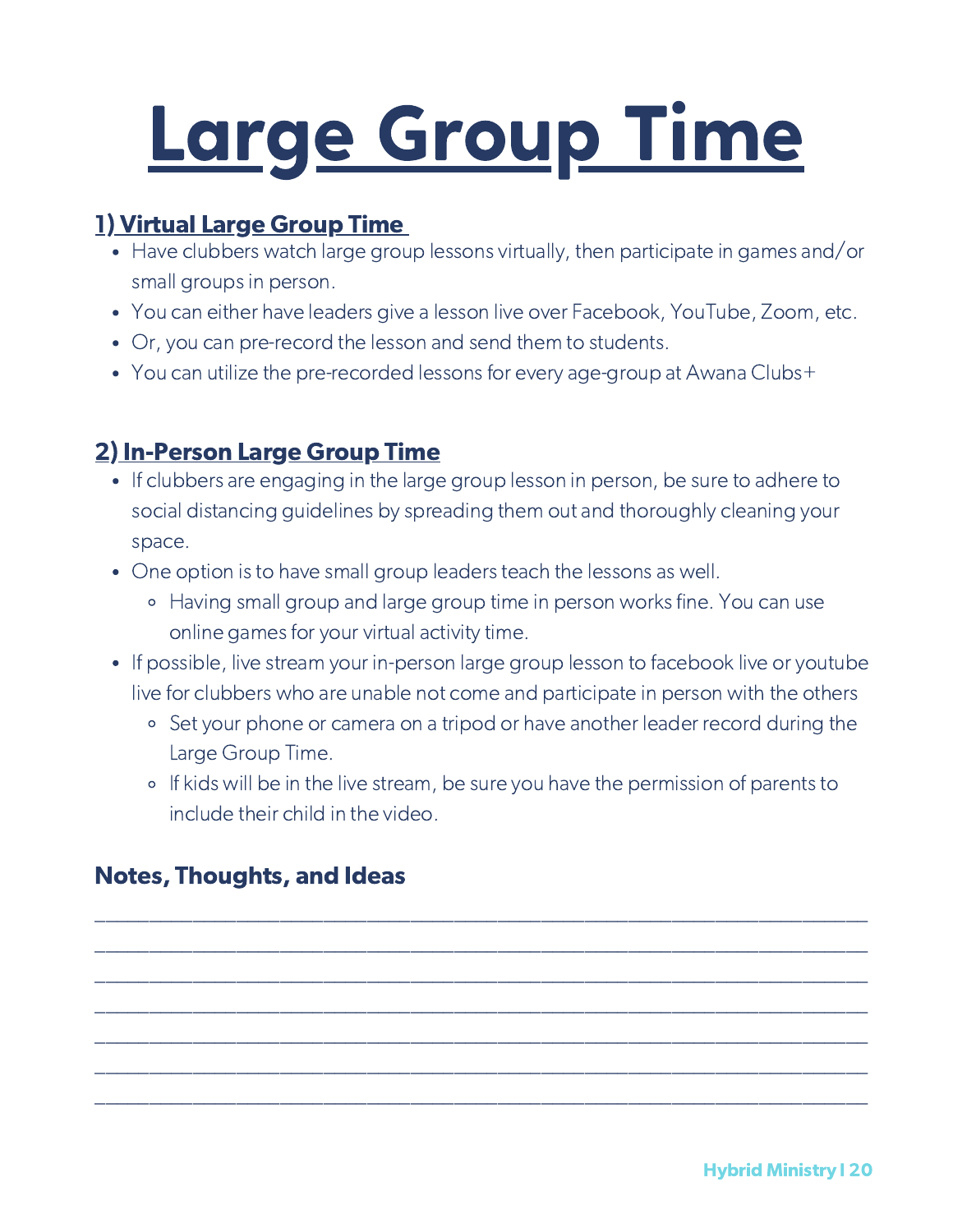### Small Group Time

### 1) In-Person Small Group Time

- Some consider large group time the biggest issues due to its scale and size.
- Thus, having clubbers watch lessons online and discussing them in smaller groups online is ideal for some churches.
	- Clubbers can watch leaders teach lessons live online or listen to pre-recorded lessons posted by their leader or from those loaded to www.awanaplus.com

### 2) Virtual Small Group Time

- Lessons and activities can be done in person where kids are more spread out.
- With small groups typically being closer in proximity, some find it wise to kepp small group time virtual.
- After the in-person lesson, you could pick a time for your group to video call over the week or have students post verses and answers to discussion questions on their own time on Marco Polo or Google Classroom.

\_\_\_\_\_\_\_\_\_\_\_\_\_\_\_\_\_\_\_\_\_\_\_\_\_\_\_\_\_\_\_\_\_\_\_\_\_\_\_\_\_\_\_\_\_\_\_\_\_\_\_\_\_\_\_\_\_\_\_\_\_\_\_\_\_\_\_\_\_\_\_ \_\_\_\_\_\_\_\_\_\_\_\_\_\_\_\_\_\_\_\_\_\_\_\_\_\_\_\_\_\_\_\_\_\_\_\_\_\_\_\_\_\_\_\_\_\_\_\_\_\_\_\_\_\_\_\_\_\_\_\_\_\_\_\_\_\_\_\_\_\_\_ \_\_\_\_\_\_\_\_\_\_\_\_\_\_\_\_\_\_\_\_\_\_\_\_\_\_\_\_\_\_\_\_\_\_\_\_\_\_\_\_\_\_\_\_\_\_\_\_\_\_\_\_\_\_\_\_\_\_\_\_\_\_\_\_\_\_\_\_\_\_\_ \_\_\_\_\_\_\_\_\_\_\_\_\_\_\_\_\_\_\_\_\_\_\_\_\_\_\_\_\_\_\_\_\_\_\_\_\_\_\_\_\_\_\_\_\_\_\_\_\_\_\_\_\_\_\_\_\_\_\_\_\_\_\_\_\_\_\_\_\_\_\_ \_\_\_\_\_\_\_\_\_\_\_\_\_\_\_\_\_\_\_\_\_\_\_\_\_\_\_\_\_\_\_\_\_\_\_\_\_\_\_\_\_\_\_\_\_\_\_\_\_\_\_\_\_\_\_\_\_\_\_\_\_\_\_\_\_\_\_\_\_\_\_ \_\_\_\_\_\_\_\_\_\_\_\_\_\_\_\_\_\_\_\_\_\_\_\_\_\_\_\_\_\_\_\_\_\_\_\_\_\_\_\_\_\_\_\_\_\_\_\_\_\_\_\_\_\_\_\_\_\_\_\_\_\_\_\_\_\_\_\_\_\_\_ \_\_\_\_\_\_\_\_\_\_\_\_\_\_\_\_\_\_\_\_\_\_\_\_\_\_\_\_\_\_\_\_\_\_\_\_\_\_\_\_\_\_\_\_\_\_\_\_\_\_\_\_\_\_\_\_\_\_\_\_\_\_\_\_\_\_\_\_\_\_\_ \_\_\_\_\_\_\_\_\_\_\_\_\_\_\_\_\_\_\_\_\_\_\_\_\_\_\_\_\_\_\_\_\_\_\_\_\_\_\_\_\_\_\_\_\_\_\_\_\_\_\_\_\_\_\_\_\_\_\_\_\_\_\_\_\_\_\_\_\_\_\_ \_\_\_\_\_\_\_\_\_\_\_\_\_\_\_\_\_\_\_\_\_\_\_\_\_\_\_\_\_\_\_\_\_\_\_\_\_\_\_\_\_\_\_\_\_\_\_\_\_\_\_\_\_\_\_\_\_\_\_\_\_\_\_\_\_\_\_\_\_\_\_ \_\_\_\_\_\_\_\_\_\_\_\_\_\_\_\_\_\_\_\_\_\_\_\_\_\_\_\_\_\_\_\_\_\_\_\_\_\_\_\_\_\_\_\_\_\_\_\_\_\_\_\_\_\_\_\_\_\_\_\_\_\_\_\_\_\_\_\_\_\_\_ \_\_\_\_\_\_\_\_\_\_\_\_\_\_\_\_\_\_\_\_\_\_\_\_\_\_\_\_\_\_\_\_\_\_\_\_\_\_\_\_\_\_\_\_\_\_\_\_\_\_\_\_\_\_\_\_\_\_\_\_\_\_\_\_\_\_\_\_\_\_\_ \_\_\_\_\_\_\_\_\_\_\_\_\_\_\_\_\_\_\_\_\_\_\_\_\_\_\_\_\_\_\_\_\_\_\_\_\_\_\_\_\_\_\_\_\_\_\_\_\_\_\_\_\_\_\_\_\_\_\_\_\_\_\_\_\_\_\_\_\_\_\_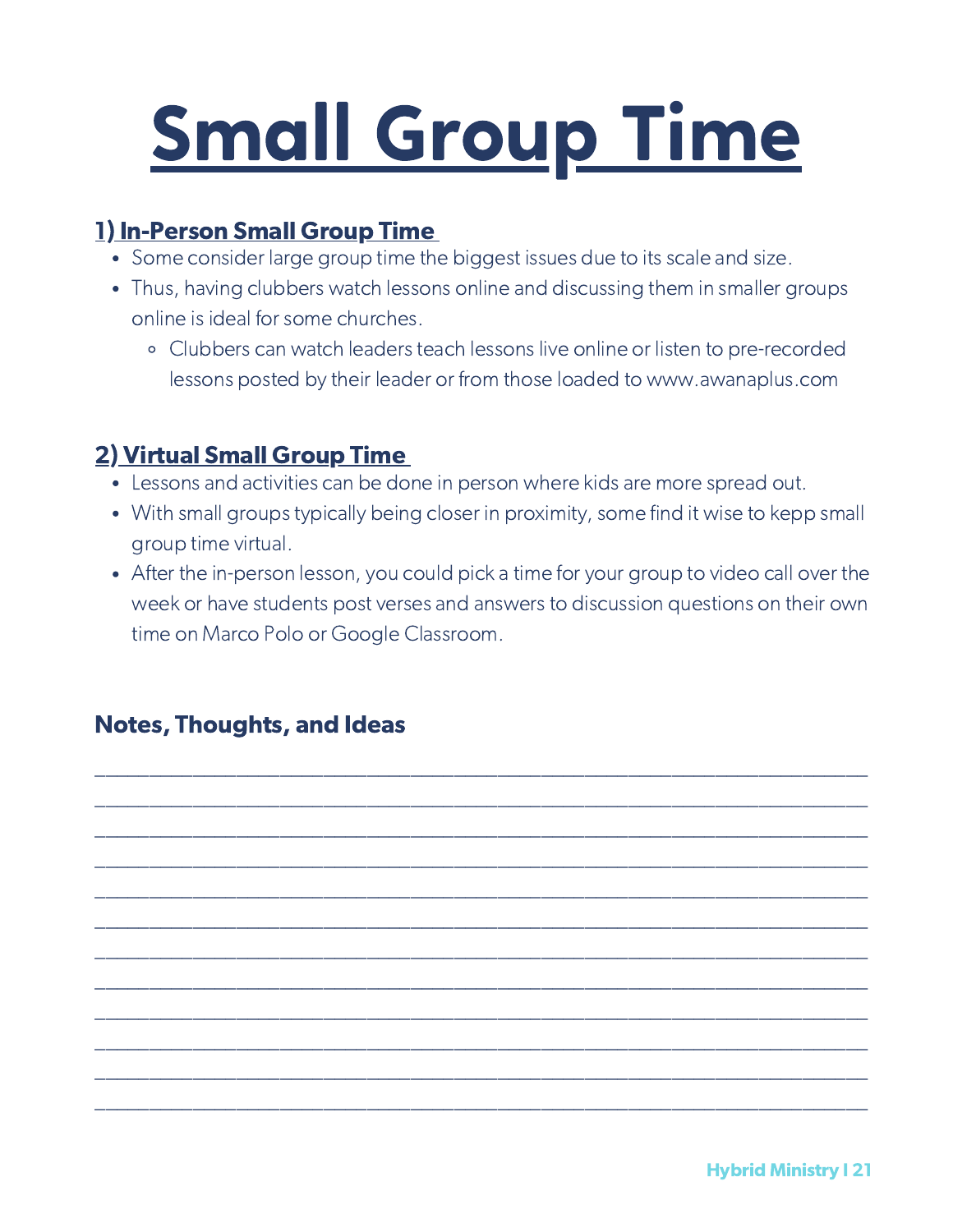## Activity Time

### 1) In-Person Activity Time

- Play safe, socially distant games in-person outside or at your church's facilities.
- You could have large group time and activity done in-person with small group time being done online. This removes the need for extra classroom space which in turn gives you less space to clean.
- If you are having in-person small groups, then you can add fun activities to an extended small group time.
	- This works well since a large group is not needed to have fun or play games.

### 2) Virtual Activity Time

• If you believe it is too hard to have safe, socially distant games with your group of clubbers, then online activities make for a great option!

\_\_\_\_\_\_\_\_\_\_\_\_\_\_\_\_\_\_\_\_\_\_\_\_\_\_\_\_\_\_\_\_\_\_\_\_\_\_\_\_\_\_\_\_\_\_\_\_\_\_\_\_\_\_\_\_\_\_\_\_\_\_\_\_\_\_\_\_\_\_\_ \_\_\_\_\_\_\_\_\_\_\_\_\_\_\_\_\_\_\_\_\_\_\_\_\_\_\_\_\_\_\_\_\_\_\_\_\_\_\_\_\_\_\_\_\_\_\_\_\_\_\_\_\_\_\_\_\_\_\_\_\_\_\_\_\_\_\_\_\_\_\_ \_\_\_\_\_\_\_\_\_\_\_\_\_\_\_\_\_\_\_\_\_\_\_\_\_\_\_\_\_\_\_\_\_\_\_\_\_\_\_\_\_\_\_\_\_\_\_\_\_\_\_\_\_\_\_\_\_\_\_\_\_\_\_\_\_\_\_\_\_\_\_ \_\_\_\_\_\_\_\_\_\_\_\_\_\_\_\_\_\_\_\_\_\_\_\_\_\_\_\_\_\_\_\_\_\_\_\_\_\_\_\_\_\_\_\_\_\_\_\_\_\_\_\_\_\_\_\_\_\_\_\_\_\_\_\_\_\_\_\_\_\_\_ \_\_\_\_\_\_\_\_\_\_\_\_\_\_\_\_\_\_\_\_\_\_\_\_\_\_\_\_\_\_\_\_\_\_\_\_\_\_\_\_\_\_\_\_\_\_\_\_\_\_\_\_\_\_\_\_\_\_\_\_\_\_\_\_\_\_\_\_\_\_\_ \_\_\_\_\_\_\_\_\_\_\_\_\_\_\_\_\_\_\_\_\_\_\_\_\_\_\_\_\_\_\_\_\_\_\_\_\_\_\_\_\_\_\_\_\_\_\_\_\_\_\_\_\_\_\_\_\_\_\_\_\_\_\_\_\_\_\_\_\_\_\_ \_\_\_\_\_\_\_\_\_\_\_\_\_\_\_\_\_\_\_\_\_\_\_\_\_\_\_\_\_\_\_\_\_\_\_\_\_\_\_\_\_\_\_\_\_\_\_\_\_\_\_\_\_\_\_\_\_\_\_\_\_\_\_\_\_\_\_\_\_\_\_ \_\_\_\_\_\_\_\_\_\_\_\_\_\_\_\_\_\_\_\_\_\_\_\_\_\_\_\_\_\_\_\_\_\_\_\_\_\_\_\_\_\_\_\_\_\_\_\_\_\_\_\_\_\_\_\_\_\_\_\_\_\_\_\_\_\_\_\_\_\_\_ \_\_\_\_\_\_\_\_\_\_\_\_\_\_\_\_\_\_\_\_\_\_\_\_\_\_\_\_\_\_\_\_\_\_\_\_\_\_\_\_\_\_\_\_\_\_\_\_\_\_\_\_\_\_\_\_\_\_\_\_\_\_\_\_\_\_\_\_\_\_\_ \_\_\_\_\_\_\_\_\_\_\_\_\_\_\_\_\_\_\_\_\_\_\_\_\_\_\_\_\_\_\_\_\_\_\_\_\_\_\_\_\_\_\_\_\_\_\_\_\_\_\_\_\_\_\_\_\_\_\_\_\_\_\_\_\_\_\_\_\_\_\_ \_\_\_\_\_\_\_\_\_\_\_\_\_\_\_\_\_\_\_\_\_\_\_\_\_\_\_\_\_\_\_\_\_\_\_\_\_\_\_\_\_\_\_\_\_\_\_\_\_\_\_\_\_\_\_\_\_\_\_\_\_\_\_\_\_\_\_\_\_\_\_ \_\_\_\_\_\_\_\_\_\_\_\_\_\_\_\_\_\_\_\_\_\_\_\_\_\_\_\_\_\_\_\_\_\_\_\_\_\_\_\_\_\_\_\_\_\_\_\_\_\_\_\_\_\_\_\_\_\_\_\_\_\_\_\_\_\_\_\_\_\_\_

Get great online game ideas from the "Virtual Ministry Section" under "Activity Time."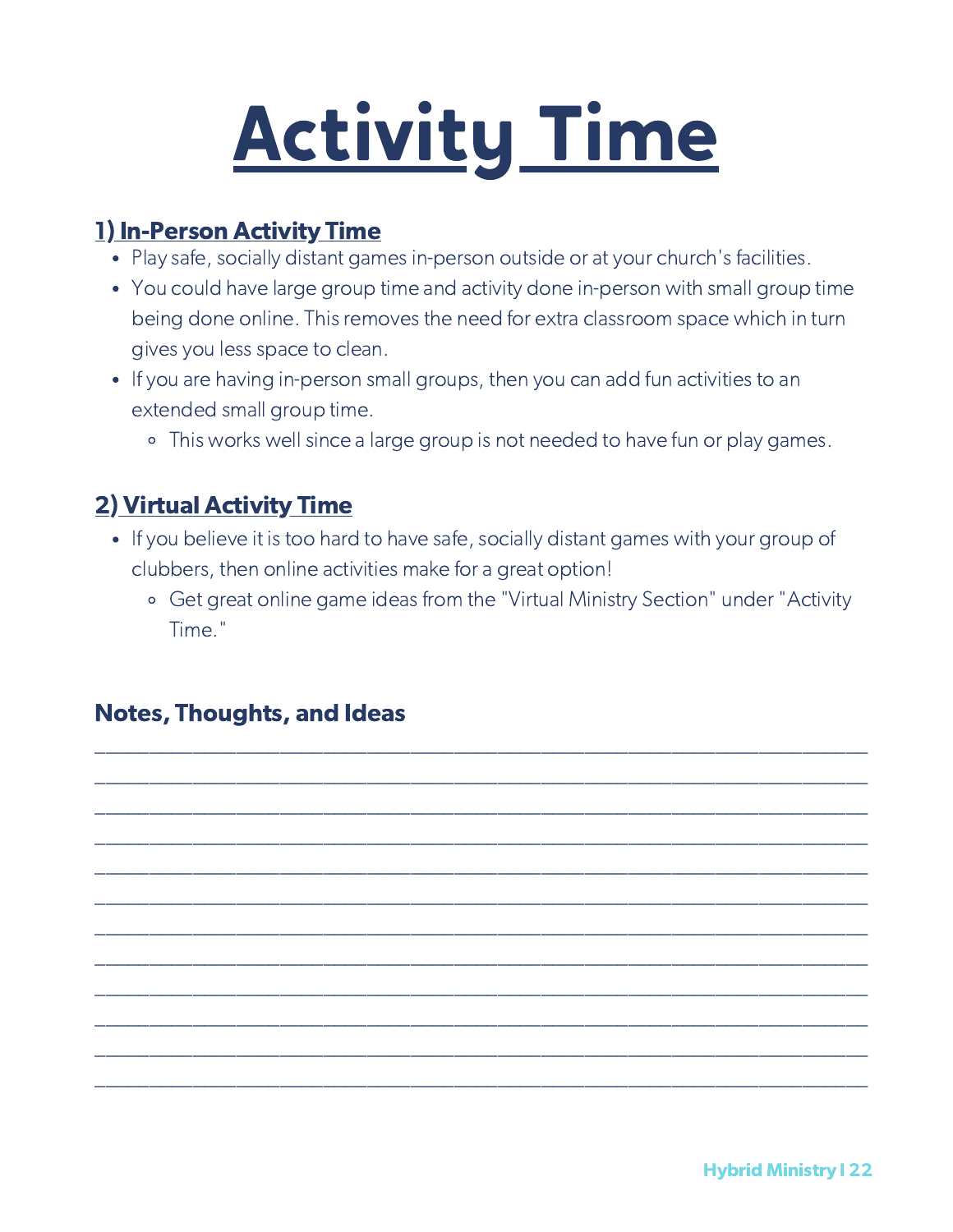# Final Thoughts

Final suggestions and ideas to encourage and mobilize you to serve your clubbers effectively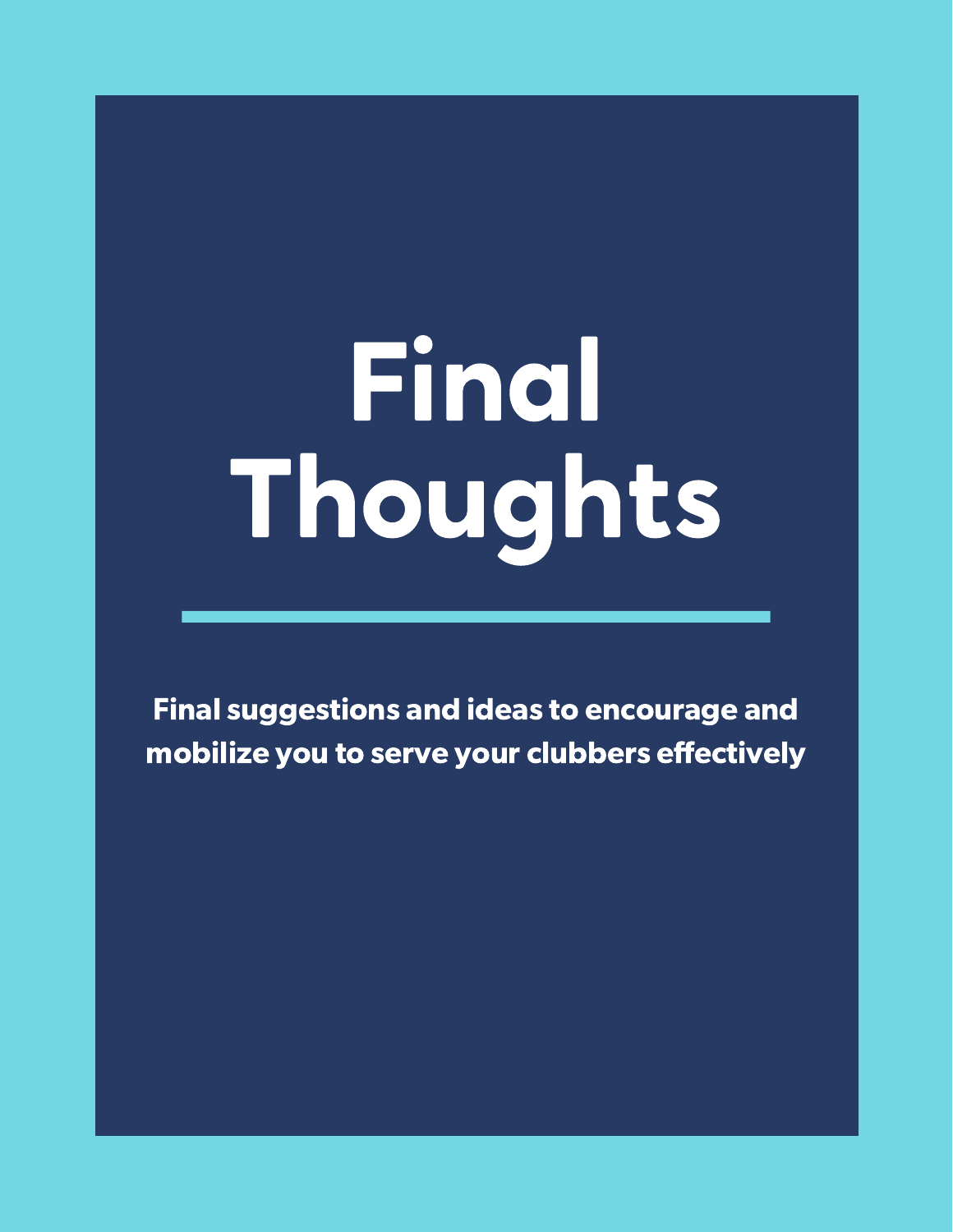### Home Ministry

- Maybe your church is not in the position or lacks the volunteers to pull off effective In-person, Virtual or Hybrid ministry. In that case, you can encourage and equip parents to have Awana at home!
	- o Large Group Time
		- **Parents can watch recorded lessons with their kids from** www.awanaplus.com
		- **Parents can also be given or purchase leader guides to teach the lessons to** their kids themselves!
	- o Small Group Time:
		- Parents can help kids with handbook work and ask discussion questions
		- **Parents can pull discussion questions from the lessons themselves, leader** guides or parent guides
		- Parents can listen to verses and sign off sections
	- Activity Time
		- Awana games do not have to be played. Do anything that connects parents and kids with a good time
		- **Board Games**
		- **Family Worship time**
		- Get food from your favorite restaurant.
		- Head over to Awana's [Pinterest](https://www.pinterest.com/awana/) page for fun, at-home ideas!
- If you have parents with several kids that don't have the time or feel comfortable working in multiple books, you could forgo Awana clubs curriculum and replace it with Awana's digital brite\* curriculum
	- Learn more about "brite\*" in the sections ahead.
- Whatever you decide to do with at-home ministry, be sure that the Awana director and leaders are staying in touch with families, answering questions, equipping and encouraging them during this time.
- The schedule for home ministry can be flexible! All segments or components of Awana can be done on a chosen night, or they can be worked on bit-by-bit throughout the week. Families can choose what is best for them.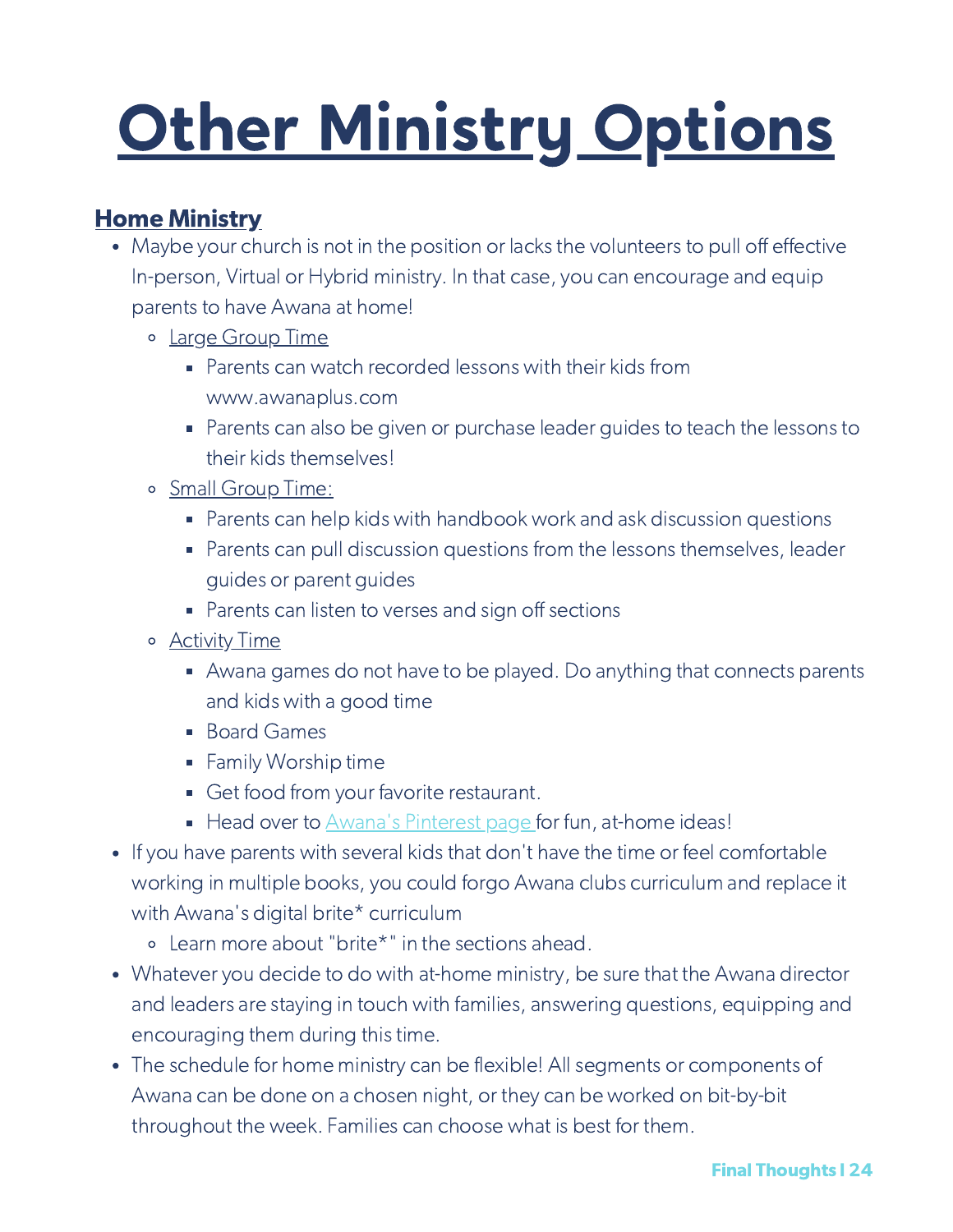### Backyard/ Park Ministry

- Maybe your church does not have the facilities for in-person ministry or the technological aptitude for virtual ministry, but that doesn't mean ministry has to stop!
- You can have all of your kids meet and hold club at a local park
	- Parks make it easy to spread out for large group time and games. Small groups can also spread out across the park.
- You could have large groups and games held at a park or gym, then hold small groups in leaders' backyards or neighborhoods.
	- Full clubs could be held with smaller groups at various leader's backyards and neighborhoods.
- Communication and permission would be needed to pull off times, responsibilities and logistics for these methods.

### Joint Church Ministry

- Maybe you do not have the facilities, tech or man-power to run an effective ministry during this time, but you may know of a church that does.
- With this in mind, reach out to other churches in your community to see if they would help you in your Awana ministry.
	- These could be fellow Awana Churches that share resources and ideas
	- These could also be churches that do not have Awana but are willing to share their space and people to reach kids with the gospel

\_\_\_\_\_\_\_\_\_\_\_\_\_\_\_\_\_\_\_\_\_\_\_\_\_\_\_\_\_\_\_\_\_\_\_\_\_\_\_\_\_\_\_\_\_\_\_\_\_\_\_\_\_\_\_\_\_\_\_\_\_\_\_\_\_\_\_\_\_\_\_ \_\_\_\_\_\_\_\_\_\_\_\_\_\_\_\_\_\_\_\_\_\_\_\_\_\_\_\_\_\_\_\_\_\_\_\_\_\_\_\_\_\_\_\_\_\_\_\_\_\_\_\_\_\_\_\_\_\_\_\_\_\_\_\_\_\_\_\_\_\_\_ \_\_\_\_\_\_\_\_\_\_\_\_\_\_\_\_\_\_\_\_\_\_\_\_\_\_\_\_\_\_\_\_\_\_\_\_\_\_\_\_\_\_\_\_\_\_\_\_\_\_\_\_\_\_\_\_\_\_\_\_\_\_\_\_\_\_\_\_\_\_\_ \_\_\_\_\_\_\_\_\_\_\_\_\_\_\_\_\_\_\_\_\_\_\_\_\_\_\_\_\_\_\_\_\_\_\_\_\_\_\_\_\_\_\_\_\_\_\_\_\_\_\_\_\_\_\_\_\_\_\_\_\_\_\_\_\_\_\_\_\_\_\_ \_\_\_\_\_\_\_\_\_\_\_\_\_\_\_\_\_\_\_\_\_\_\_\_\_\_\_\_\_\_\_\_\_\_\_\_\_\_\_\_\_\_\_\_\_\_\_\_\_\_\_\_\_\_\_\_\_\_\_\_\_\_\_\_\_\_\_\_\_\_\_ \_\_\_\_\_\_\_\_\_\_\_\_\_\_\_\_\_\_\_\_\_\_\_\_\_\_\_\_\_\_\_\_\_\_\_\_\_\_\_\_\_\_\_\_\_\_\_\_\_\_\_\_\_\_\_\_\_\_\_\_\_\_\_\_\_\_\_\_\_\_\_

**This method takes humility and resilient-vision to pull off**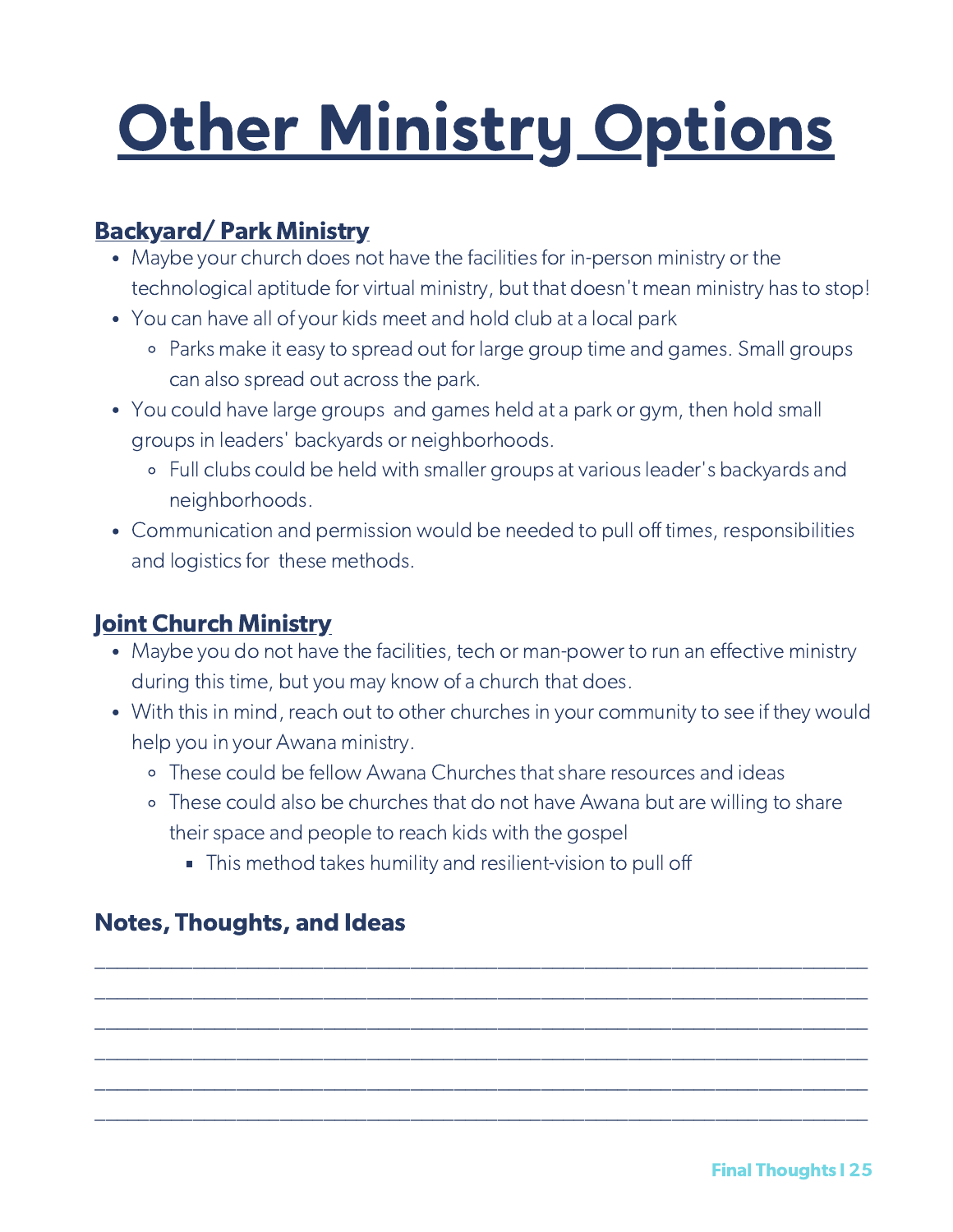#### brite\* Curriculum by Awana

- "brite\* is Awana's new digital curriculum that was designed to be used for weekend spaces such as Sunday School and Children's church. However...
- While brite\* was designed with the Sunday morning space in mind, it is not limited to this arena. With this curriculum being 100% digital, it makes for a valuable resource to those looking for a more flexible option during this season.
- brite\* is highly flexible and can be adapted to fit any timeframe, any church size and any type of ministry.
	- While brite\* is digital and can be used on your smart phone or tablet, it can also be printed off and used for in-person ministry.
- For more information, head over to [www.britecurriculum.com](https://britecurriculum.com/)

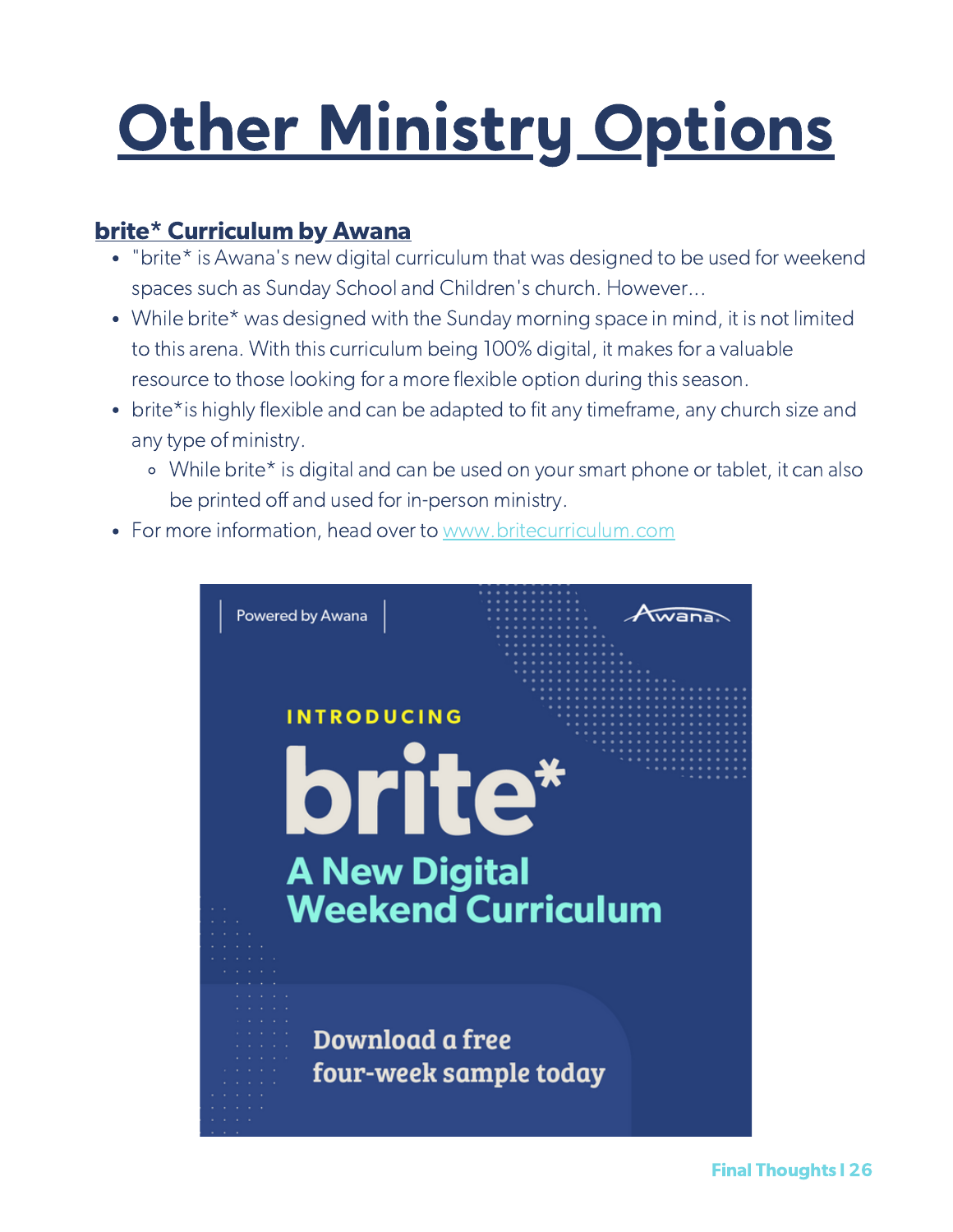### What if none of these options work for my ministry?

- Maybe your church doesn't fit the categories or suggestions given thus far. Perhaps your church is unable to meet in-person and you or your clubbers are unable to interact virtually.
- Maybe your clubbers come from bad homes, and home ministry isn't an option.
- Perhaps backyard or park ministry is out of the question with your setting, leaders and clubbers. So, what do you do?
- Here are some ways to stay connected despite the challenges:
	- Care Packets
		- Maybe your kids can't come to you, but you can go to your kids! Have leaders make packets with lessons, verses, coloring pages, pencils, snacks, etc. that can be dropped off every week, every other week or every month in a clubber's mailbox or at his or her doorstep.
		- Since everything in brite<sup>\*</sup> is printable, it could serve as a great resource for these packets.
	- o Phone Calls
		- After dropping off care packets or lessons, have leaders call clubbers to connect with them and discuss any questions they might have from the lesson.
		- Verses can also be said over the phone and signed by a parent.
	- Mail Letters and Gifts
		- Maybe you don't have the funds, resources or people to make care packets consistently, but you can mail a letter.
		- Send a letter and/or gift to your clubbers letting them know you care for them. Share an encourage thought, verse or piece of scripture.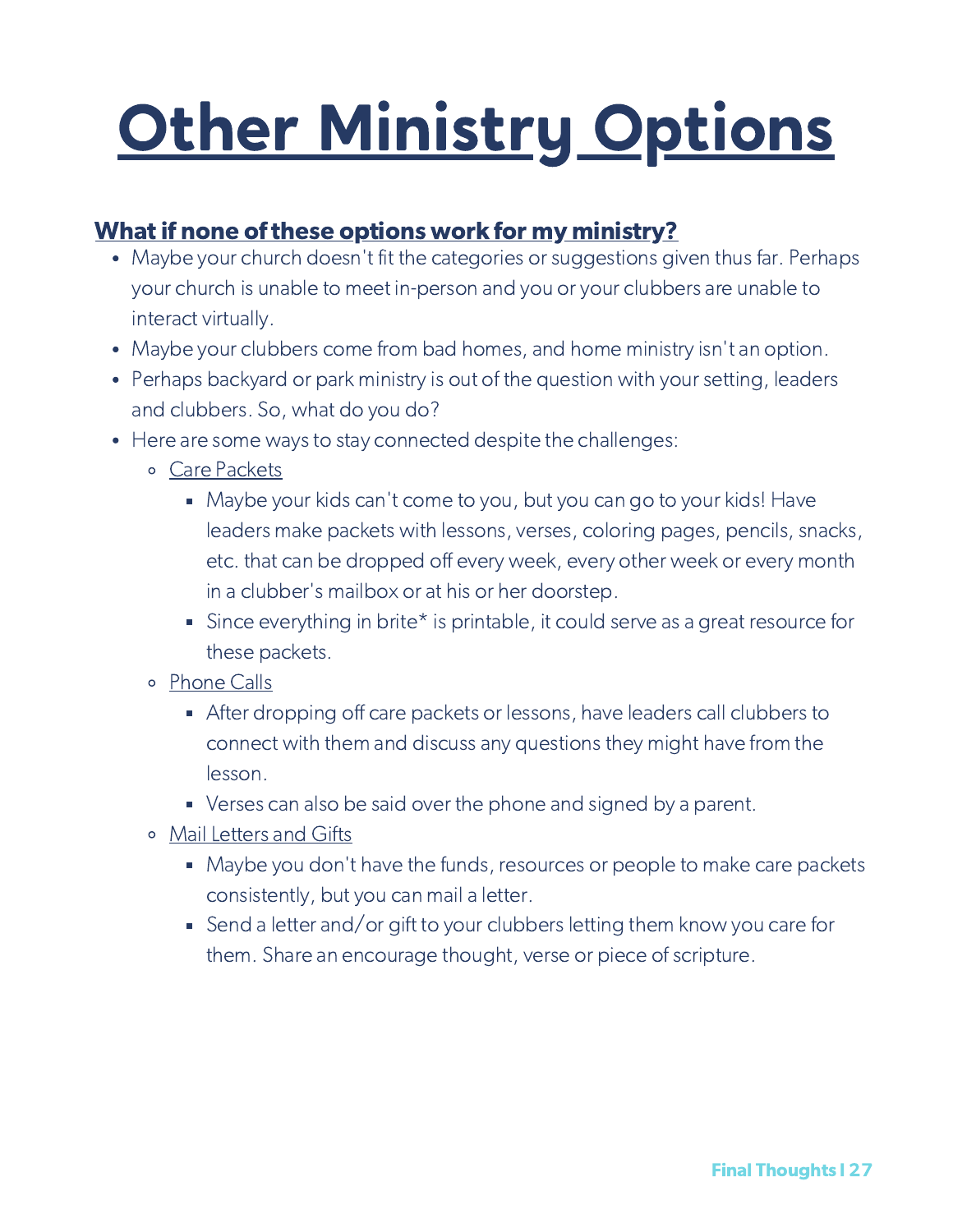## Communication

### 1) Over Communicate

- Whenever you and your leaders decide on a game plan and method of approach, the next step is to communicate clearly, effectively and frequently.
- You would rather bother parents and church members with too much information than to bother them with too little information.

### 2) Methods of Communication

- Make a Formal, Public Announcement
	- If your church is meeting in-person, ask if you can make an announcement from the stage
	- o If your church is meeting online only, ask to have a video announcement made, or for your pastor to make an announcement on your behalf.
- Write it Down
	- Make a document that details all of the guidelines and procedures of your plan
- Mail it
	- Mail your documented game plan to parents and church members
- Website
	- Post your documented game plan on your church's website
- Social Media
	- Post your documented game plan to your church's facebook page/group and any other social media platforms associated with your church
- Phone Calls
	- Call parents and church members by ohone to share your game plan as well as answer any questions or concerns.
- Open Forum
	- Host a meeting in-person or online to discuss the details of the plan and field questions or concerns from those in attendance.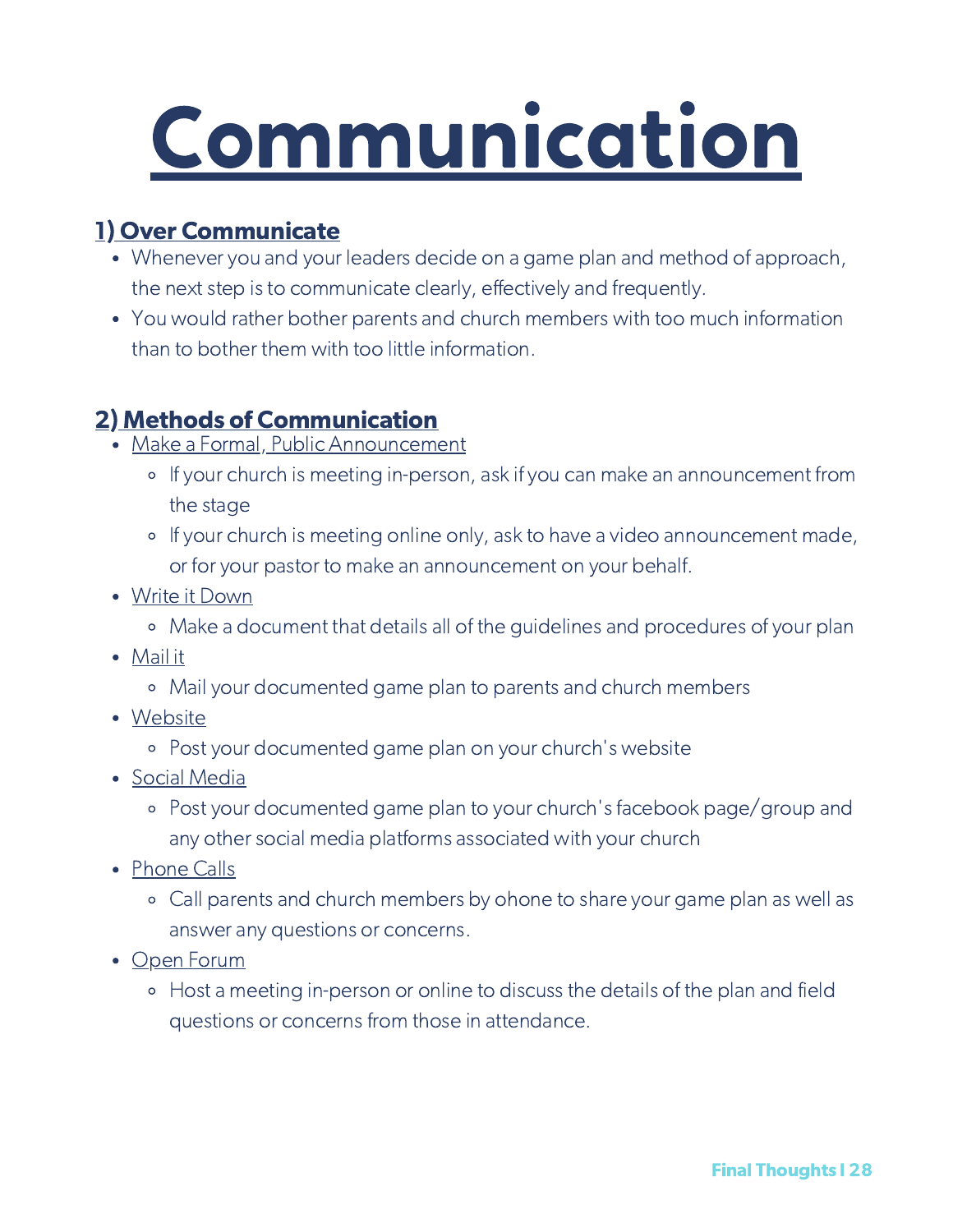### More Resources

#### Awana Tennessee Network

This playbook is not the only resource available from our ministry in regards to Covid-19. Get more resources at[:](https://www.awanatn.com/covid-19) [www.awanatn.com/covid-19](https://www.awanatn.com/covid-19)

### Links from the Playbook

If you were unable to access the links attached within the playbook, here is list of all the links referenced for you to copy and paste/type into your search bar.

- Thermometer https://www.amazon.com/Forehead-Thermometer-Contact-Infrared-Readings/dp/B08BRTVN4T/ref=sr\_1\_10? crid=3DHMY88VNP5ON&dchild=1&keywords=ihealth+notouch+digital+forehead+thermometer&qid=1596466763&sprefix=ihealth%2Caps %2C175&sr=8-10
- Box of masks https://www.amazon.com/Disposable-Face-Mask-Breathable-Masks/dp/B089HW9VSV/ref=sr\_1\_1\_sspa? dchild=1&keywords=masks&qid=1596467235&sr=8-1 spons&psc=1&spLa=ZW5jcnlwdGVkUXVhbGlmaWVyPUExOTNQMUlNWVlOSU5 UJmVuY3J5cHRlZElkPUEwNzAzMzQ4VTZNVVUyMUhHM0xOJmVuY3J5cHRlZEFkS WQ9QTAwODk3MTIzVkJWTkI4Qk40MjVVJndpZGdldE5hbWU9c3BfYXRmJmFjdGl vbj1jbGlja1JlZGlyZWN0JmRvTm90TG9nQ2xpY2s9dHJ1ZQ==
- Virtual Games Lists https://www.asphaltgreen.org/blog/rep-it-out-games-forsocial-distancing
- GroupMe App https://groupme.com/en-US/
- Messenger kids App https://messengerkids.com/
- Zoom App https://zoom.us/
- Marco Polo App https://ministrytoparents.com/what-is-marco-polo/
- Signal App https://signal.org/en/
- Google Hangouts App https://www.businessinsider.com/how-to-use-googlehangouts
- Facebook Live https://www.facebook.com/facebookmedia/solutions/facebooklive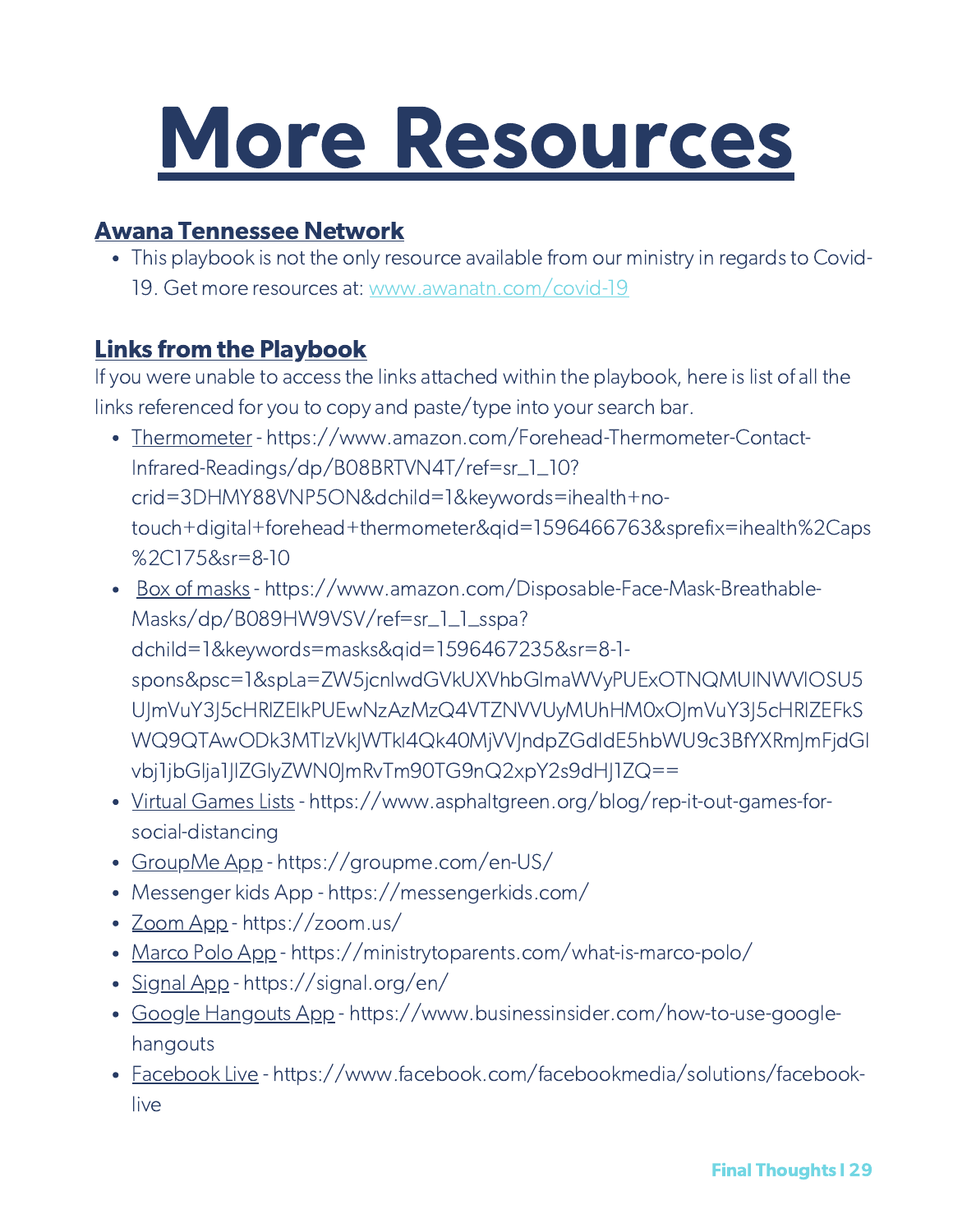### More Resources

### Links from the playbook (Continued)

- YouTube Live https://support.google.com/youtube/answer/2474026? co=GENIE.Platform%3DDesktop&hl=en&oco=0
- Zoom Call https://support.zoom.us/hc/en-us/articles/206618765-Zoom-videotutorials
- Google Hangout Video https://www.youtube.com/watch?v=IfZ1Wyltxjo
- How to upload videos to Facebook https://www.techwalla.com/articles/how-toupload-videos-to-a-facebook-group
- How to upload videos to Youtube https://www.techwalla.com/articles/how-toupload-videos-to-a-facebook-group
- How set up Youtube account/channel https://buffer.com/library/create-ayoutube-channel/
- Google Drive https://support.google.com/drive/answer/2424384? co=GENIE.Platform%3DDesktop&hl=en
- Dropbox https://www.dropbox.com/basic
- Awana Clubs + https://www.awanaplus.com/
- Facebook Rooms https://www.pocket-lint.com/apps/news/facebook/151964what-are-messenger-rooms-and-how-do-they-work-in-facebook-and-whatsapp
- Skype https://www.digitaltrends.com/computing/how-to-use-skype/? itm\_medium=editors
- Flip Grid https://info.flipgrid.com/
- Google Classroom https://edu.google.com/products/classroom/? modal\_active=none#%2Fready-to-go
- Awana Online Shop https://www.awana.org/shop/
- Fantabulous https://playtaboo.com/playpage
- Kahoot https://kahoot.com/? utm\_name=controller\_app&utm\_source=controller&utm\_campaign=controller\_ap p&utm\_medium=link
- brite\* curriculum https://britecurriculum.com/
- Awana Pinterest https://www.pinterest.com/awana/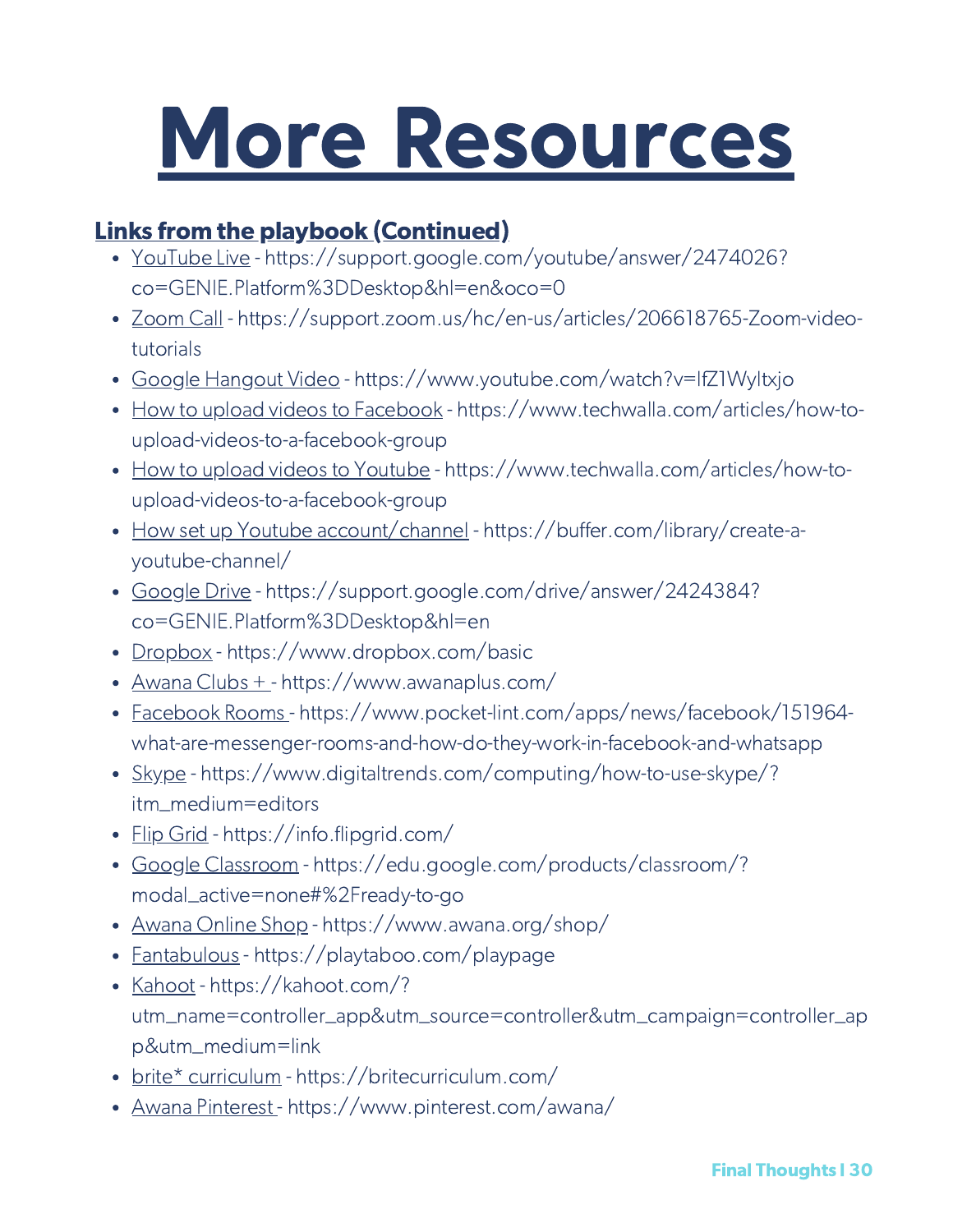

#### Making Resilient Disciples

The Great Commission Christ gave to all believers in Matthew 28:19-20 still stands, no matter what setbacks or obstacles we might face. During these hard times, the call to make resilient followers of Christ is not paused or put on hold. The "WHY" of our ministry never changes (even when the world does). Press into your calling friends! The way of discipleship may not be the easiest life, but it is the best life.

#### Connection... Not Perfection

You may not be able to do things at the level or capacity you use to, but that does not make your ministry any less important or vital. The goal is not perfect lessons, rigid schedules or polished activities. The goal is connecting with kids, so that you can connect them to Jesus. Never underestimate the power and value of your time and effort in the life of a child!

#### Doing Something is Better than Doing Nothing

You may not have the space, technology , volunteers or resources you wished you had, but do not lose heart! Doing the simple things such as calling a child or sending them a message goes a long way! You may not be able to run your Awana Ministry with every component or segment you would like, but doing something for your children for the sake of the gospel is better than doing nothing.

#### Show Grace to Your Leaders, to Your Kids, and to Yourself

These are difficult times, and we can be prone to beat ourselves up in the midst of the turmoil. Remember that God's grace is sufficient for you. He loves you, your leaders and your kids just as much as He did before the pandemic started. Let the grace of God fill you and influence the way you interact and respond to others. We have never faced a situation like this before, but we know the One who isn't surprised by it and has the power to overcome it. Lean on the goodness of Christ and express that goodness throughout your ministry during this time.